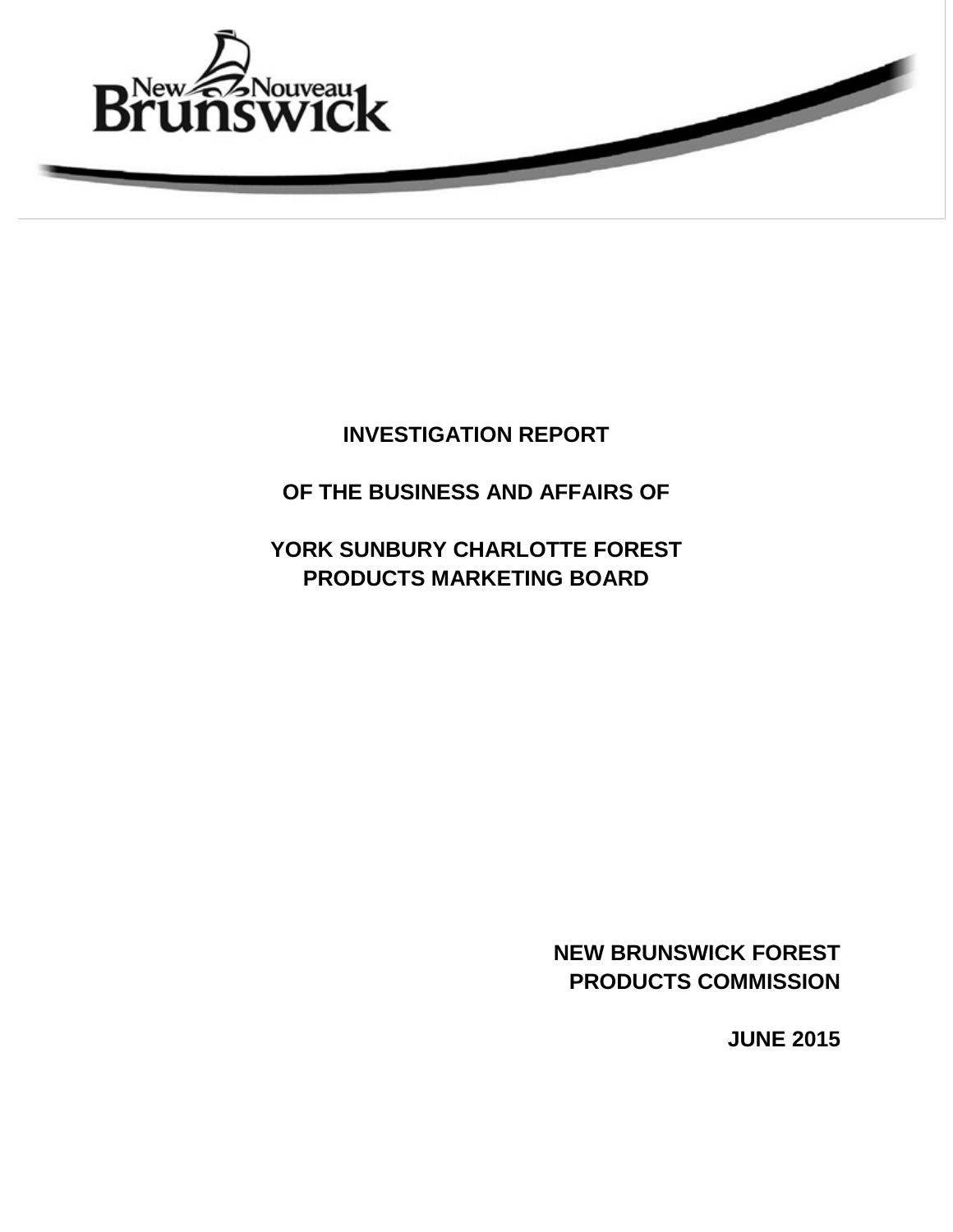# **Table of Contents**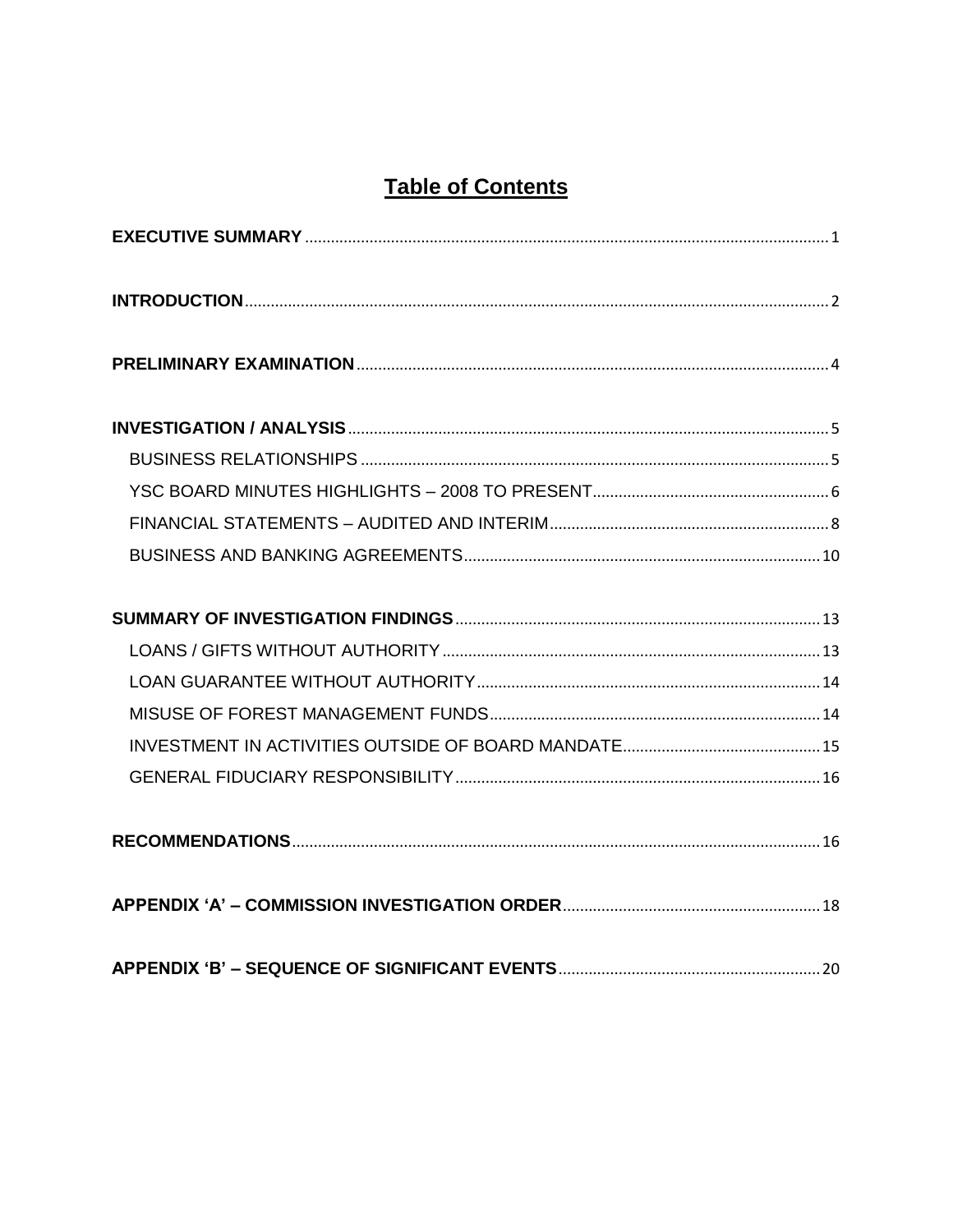### <span id="page-2-0"></span>**EXECUTIVE SUMMARY**

Prior to 2008, the York Sunbury Charlotte Forest Products Marketing Board (the 'YSC Board') was a successful going concern with just under \$1 million in retained earnings allocated to their Forest Management and operating funds. The YSC Board represents the 7,109 woodlot owners that own woodlots in the Board's area and supply 15 to 20 mills in New Brunswick and Maine.

In 2008, the Board of Directors and Management of the YSC Board made a decision to invest in the purchase of the idled M.L. Wilkins & Sons Ltd. sawmill in Fredericton, New Brunswick. The initial investment of \$290,681 was intended to be temporary until they could find other investors. At the time, they entered into a Joint Venture Agreement with a privately owned company that purchased the mill assets, whereby their initial investment was converted to a promissory note between the Board and the company. Through the Joint Venture Agreement, they created the company "Maritime Fibre and Energy, Inc." as the operating company. Over time, the search for other investors was only insignificantly successful.

As a result, the Board and Management of YSC Board made decisions to further invest and support financially the startup and a temporary operation of the mill. By the end of the fiscal year ended March 31, 2013, the YSC Board investments and expenditures in the mill project had increased to approximately \$795,000 and was reflected in their audited financial statements as "Due from related party" assets. Based on its June 2014 annual review of the YSC Board's audited financial statements for the year ending March 31, 2014, the New Brunswick Forest Products Commission (the 'Commission') became very concerned with the situation. The audit revealed that the "Due from related party" assets had grown to just over \$1,000,000 but in addition, there were trade receivables for log supply of over \$600,000. The Commission, in its oversight of the YSC Board was very concerned with the level of risk that the Board was taking in the venture and requested a meeting with officers of the YSC Board in August of 2014. Following that meeting, the Commission began gathering more detailed information from the YSC Board and as a result, on September  $10<sup>th</sup>$ , 2014, the Commission engaged in a formal investigation into the business and affairs of the YSC Board, pursuant to sections 12(3) & 12(4) of the *Natural Products Act*.

During the beginning of the investigation and until December 23, 2014, the members (board of directors) of the YSC Board remained in place. The former manager of the Board, Mr. David Palmer, retired at the end of June 2014. The YSC Board continued to operate with limited funds drawn from an operating line of credit and with a manager in place, Ms. Erica O'Donnell. On December 23, 2014, the Commission made an order respecting the Commission carrying out of all of the powers of the YSC Board pursuant to sub-paragraph 13(d)(i) of the *Natural Products Act* and subsequently suspended the Board of Directors of the YSC Board until the earlier of (a) further notice of the Commission or (b) June 22, 2015. Since December 23, 2014, the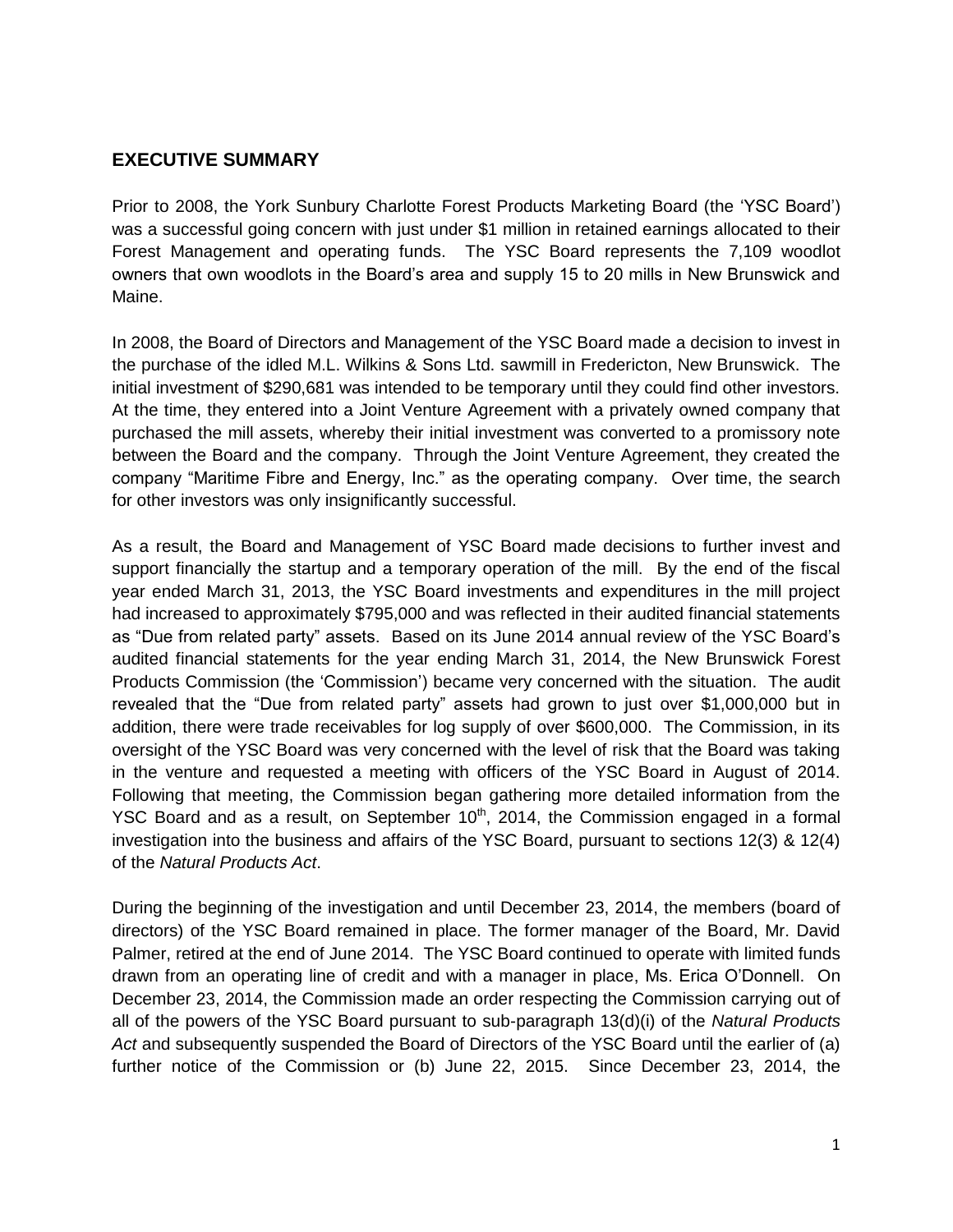Commission has acted as the board of directors for the YSC Board, giving direction to the YSC Board employees who continue to manage the day-to-day operations of the Board.

The detailed findings of the investigation to follow reveal that the Commission found that on several occasions the members of the YSC Board carried out actions that exceeded their legislated authority. The Commission also found that the YSC Board actions also put the organization in a difficult financial position, with investments, expenditures, trade receivables and contingent liabilities adding up to over \$2,000,000. The investigation revealed that a number of the directors and the senior manager of the YSC Board had invested personal funds in varying amounts in the Joint Venture, causing a high degree of concern with the Commission with respect to the Board's governance and issues of potential conflict of interest. Because of the YSC Boards actions, with very little effort in regard to the security of the financial interests of the organization, the YSC Board had used virtually all of its retained earnings in its General and Forest Management funds towards the mill project. Funds that, in the case of the Forest Management Fund, should have been restricted for use towards forest management activities as defined in the YSC Board's own Forest Management Scheme Order (Order 2002-201). The Commission's found that the YSC Board members breached their fiduciary responsibility to the woodlot owners and producers that they were elected to represent. Appendix B of the report contains a summarized sequence of significant events that were documented as part of the investigation.

This report also includes recommendations, both specific to the YSC Board as well as general recommendations to avoid this type of activity happening at any of the other six Forest Products Marketing Boards. Along with the other related recommendations, the most significant recommendation the Commission makes is for dismissal of the members of the YSC Board and replacement with new members appointed by the Commission and reducing the membership from 23 directors to 11.

#### <span id="page-3-0"></span>**INTRODUCTION**

The Commission became aware in 2008 that the York Sunbury Charlotte Forest Products Marketing Board (the 'YSC Board') got involved in the purchase of the former M.L. Wilkins Ltd. sawmill on the Royal Road, in Fredericton, New Brunswick. Although the full nature and level of the YSC Board involvement was never formally disclosed to the Commission at the time, it was communicated to be a short term investment while investors were sought out to replace the YSC Board investment in the sawmill.

Through its regular oversight of the Forest Products Marketing Boards, specifically the annual review of audited financial statements of the Boards, the Commission observed that the exposure of YSC Board to the Maritime Fibre and Energy, Inc. (hereinafter 'M.F.E.') sawmill operation was increasing each year. The exposure was consistently identified in audited financial statements as a "Due from Related Company" item in the YSC Board Balance Sheets.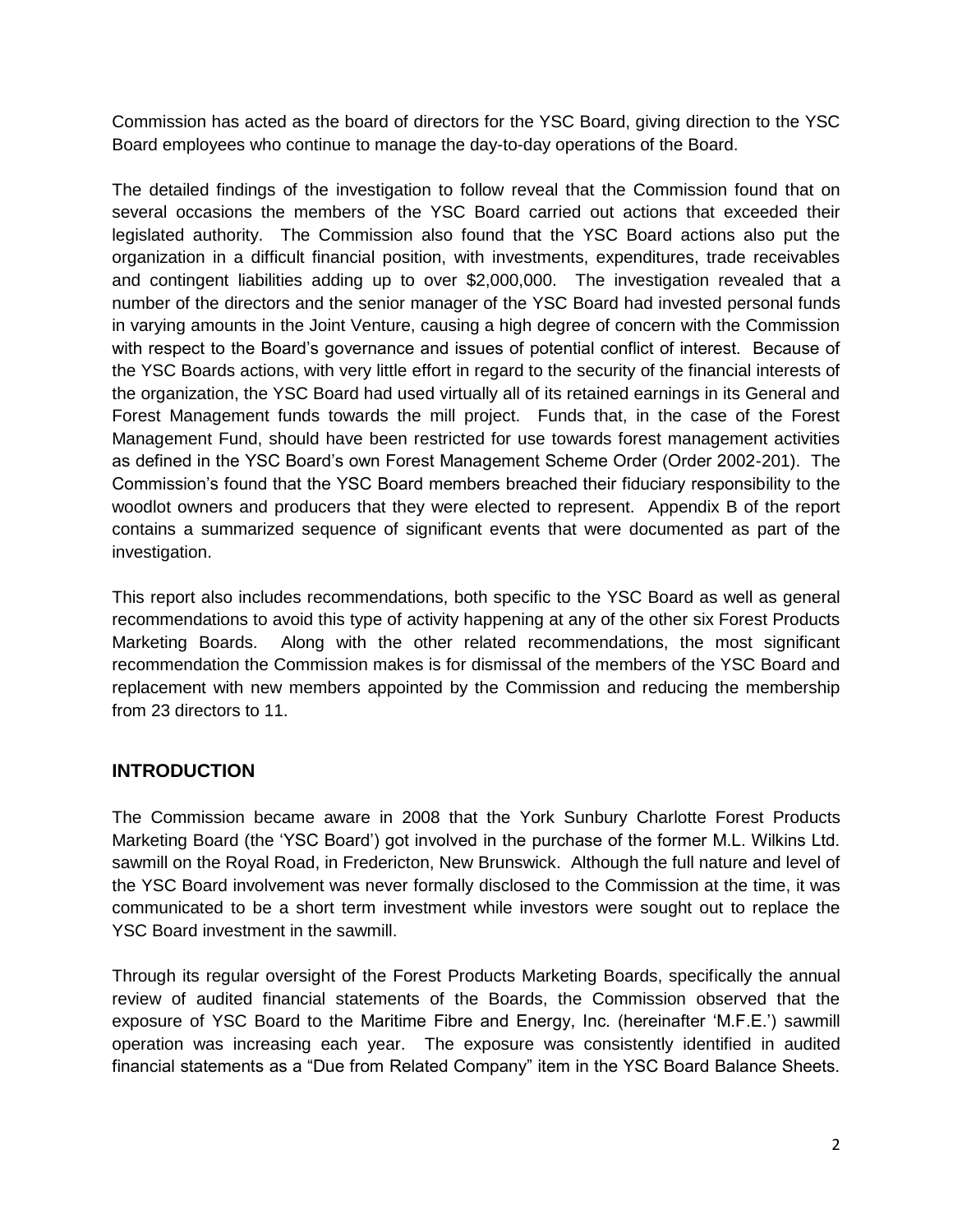This exposure was noted during the annual reviews and reported to be substantial risk factor in the review of the YSC Board audited financial statement.

The review of the audited financial statement of YSC Board for the year ended March 31, 2014 showed that the financial exposure had grown to over \$1 Million, but equally troubling was the negative change in the YSC Board's cash position by over \$800,000. Because of this significant change year over year, and because the Commission was being asked to consider borrowing authorizations for the YSC Board, the Commission requested that representatives of the YSC Board appear before the Commission to have a discussion about the financial situation of the YSC Board and the level of their involvement in the M.F.E. sawmill project.

At the August 13, 2014 regular meeting of the Commission, YSC Board Chairman and M.F.E. director Glenn Cameron along with YSC Board director and M.F.E. president, Rick Doucett appeared before the Commission to discuss the nature of YSC Board's exposure and risk in the sawmill venture. Based on that discussion, the Commission began to gather more detailed information from YSC Board staff. Based on the preliminary information gathered, the Commission decided at their September 9, 2014 monthly meeting that it would be appropriate to initiate a more formal investigation pursuant to sections 12(3) & 12(4) of the *Natural Products Act (hereinafter 'NPA')*. Sections 12(3) & 12(4) are as follows:

*12(3) The Commission may take any action referred to in subsection (4) if the Commission reasonably believes that an agency, board, or person carrying out functions on behalf of an agency or board is committing an act or pursuing a course of conduct that may:*

*(a) violate this Act or the regulations,*

*(b) constitute an unsound business practice,*

*(c) prejudice the interests of persons for whose benefit the agency or board has been established,*

*(d) constitute a failure by the agency or board or person to file a report or document required to be filed with the Commission or to provide information required to be provided to the Commission,*

*(e) lead to a defect, irregularity or inconsistency in the administration of a plan, or*

*(f) fall outside the scope, purposes or powers of the agency or board.*

*12(4) For the purposes of subsection (3), the Commission may do any one or more of the following:*

*(a) investigate the business and affairs of the agency or board, or the business and affairs of the person carrying out functions on behalf of the agency or board;*

(b) prepare a report concerning the results of an investigation and, where the *Commission considers it necessary, make the report public; and*

*(c) order the agency or board to take such remedial action as the Commission considers necessary.*

Based on the information from the review of the YSC Board audited financial statements and further information disclosed by the representatives of YSC Board and M.F.E. at the August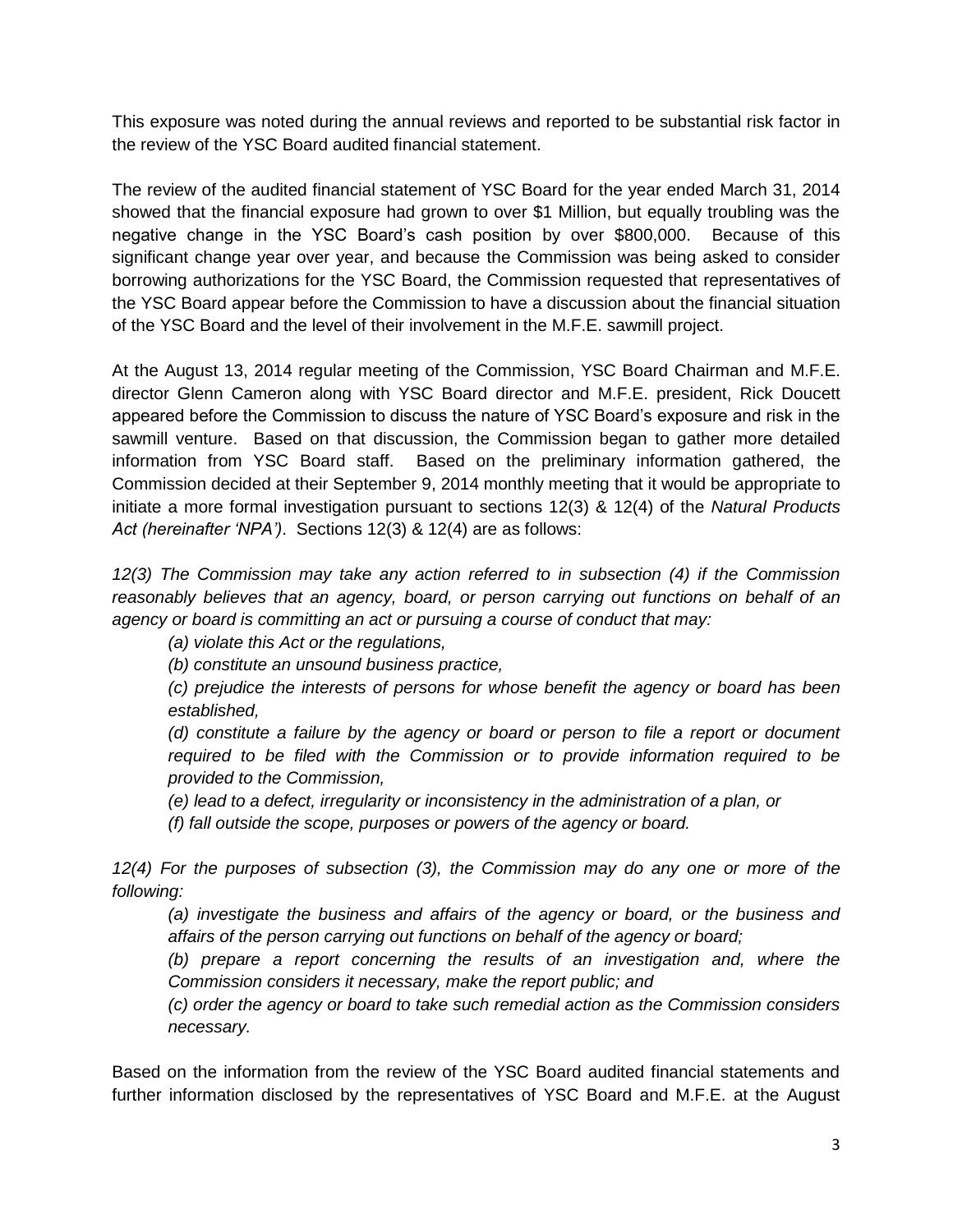Commission meeting, the Commission ordered an investigation of the business and affairs of the YSC Board on September  $10<sup>th</sup>$ , 2014 and delegated its authority for the investigation to Tim Fox, Executive Director / Secretary to the Commission.

### <span id="page-5-0"></span>**PRELIMINARY EXAMINATION**

The Commission compiled YSC Board meeting minutes for the time period involved (2008 to present) in order to conduct a thorough review of minutes in order to establish some of the timeline of events relevant to the sawmill issue. The Commission also made a formal request to the YSC Board for copies of all agreements, banking agreements, more current interim financial and banking statements, and listings of transactions relevant to the involvement with the M.F.E. operation. The information collected provided the following preliminary information.

Thorough review of minutes of the YSC Board during the period being investigated revealed that although there were several occurrences where the mill project was mentioned relevant to YSC Board and their financial involvement, much of the information lacked specificity in the way of amounts or agreements that were made along the way.

Copies of all of the agreements were collected from YSC Board, through which some of the details of the financial involvement of the Board were made much clearer. These included the original Joint Venture Agreement and subsequent amendments thereof, a promissory note between numbered company, 639103 NB Ltd. (owned by Murray and Keith Munn) and YSC Board, the Log Supply Agreement between YSC Board and M.F.E., the Joint Venture Dissolution Agreement, and a loan guarantee and postponement of claim that was provided by YSC Board for a loan from the Regional Development Corporation. The information that was gathered from these documents, as well as the most recent interim financial statements of YSC Board created even more concern with the financial status of the YSC Board.

Due to the increased concern of the Commission from the information gathered in the preliminary examination, on September  $24<sup>th</sup>$ , 2014, the Commission rescinded its original investigation order and replaced it with a new order that would allow for the appointment of both Tim Fox and Carol Dixon, (CPA), an employee of the Department of Natural Resources, to investigate and the delegation of the Commission's investigation powers be delegated to both. The new order was also expanded to include the hiring of an independent accounting firm to undertake a financial review of the situation and provide the Commission with an opinion. This order can be found in Appendix A. Concurrently, a number of questions were submitted to Legal Services division of the Office of the Attorney General based on findings of the preliminary examination. Subsequently, the Commission commissioned the services of independent (nongovernment) legal counsel to advise them through the process of the investigation.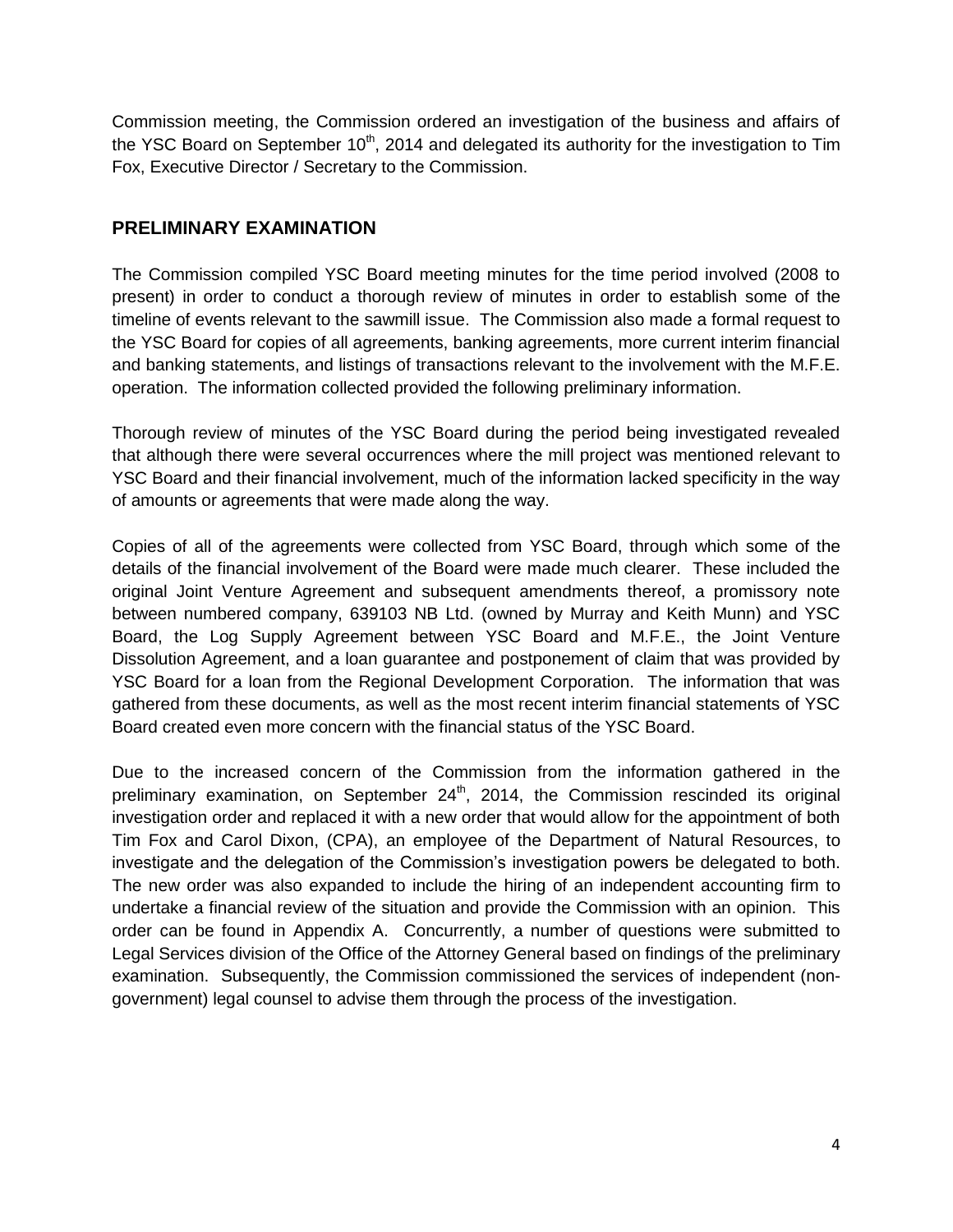### <span id="page-6-0"></span>**INVESTIGATION / ANALYSIS**

#### <span id="page-6-1"></span>**BUSINESS RELATIONSHIPS**

Through the investigation, the Commission discovered a number of business relationships that had been established. These included the YSC Board, Maritime Fibre and Energy, 639103 NB Ltd., B&M Contractors Ltd., and YSC Forest Products Association Inc.

As part of the investigation, the Commission extracted from the annual reports of the YSC Board that are filed with the Commission the lists of members of the Board for each year in the investigation period. Also, in the course of the investigation, it was discovered that there was a private not-for-profit company registered as YSC Forest Products Association Inc. There was reference in minutes of the YSC Board to the filing of returns for the "Association" but it was not specific to what association was being discussed. The Commission was not previously aware of any existence of this company.

Corporate returns were sought out for this company name from the Corporate Affairs database and it was discovered that corporate returns were filed for this company on a couple of different occasions for multiple years with the Board of Directors of the "association" being filed as the identical individuals who serve as the Board of Directors that is listed in the YSC Board annual reports filed with the Commission. The original and supplementary letters patent for the company were also collected to try and ascertain the reasoning for the "other" company name.

Through the investigation, it was discovered that initially Maritime Fibre and Energy Inc. was established through a Joint Venture Agreement between YSC Board and 639103 NB Ltd. and B&M Contractors Ltd., the latter two being private companies registered with Mr. Murray Munn listed as the president.

Corporate returns were also collected for Maritime Fibre and Energy (see Appendix B). It was discovered in these documents that from time to time, several directors for M.F.E. were also directors and/or the Senior Manager of the YSC Board. A list of investors in M.F.E. was also collected. The list of investors revealed that a number of current or former directors of YSC Board as well as the Senior Manager YSC Board had invested varying amounts of personal funds in the joint venture during the time period investigated.

As previously mentioned, it was discovered that a number of the members (directors) and the Manager of YSC Board were shareholders in varying degrees in M.F.E. This situation raises the question of conflict of interest. Conflict of interest has been defined as "a personal interest so connected with professional duty that it might reasonably be apprehended to give rise to a danger of actually influencing the exercise of the professional duty." (at para.  $41 - \text{Cox } v$ . College of Optometrists (Ontario)(1988), 65 O.R. (2d) 461 (Ont. Div. Ct.). The following was also found when researching "conflict of interest" issues in relation to this investigation: "A conflict of interest occurs where a personal interest is sufficiently connected with public or professional duties that it results in a reasonable apprehension that the personal interest may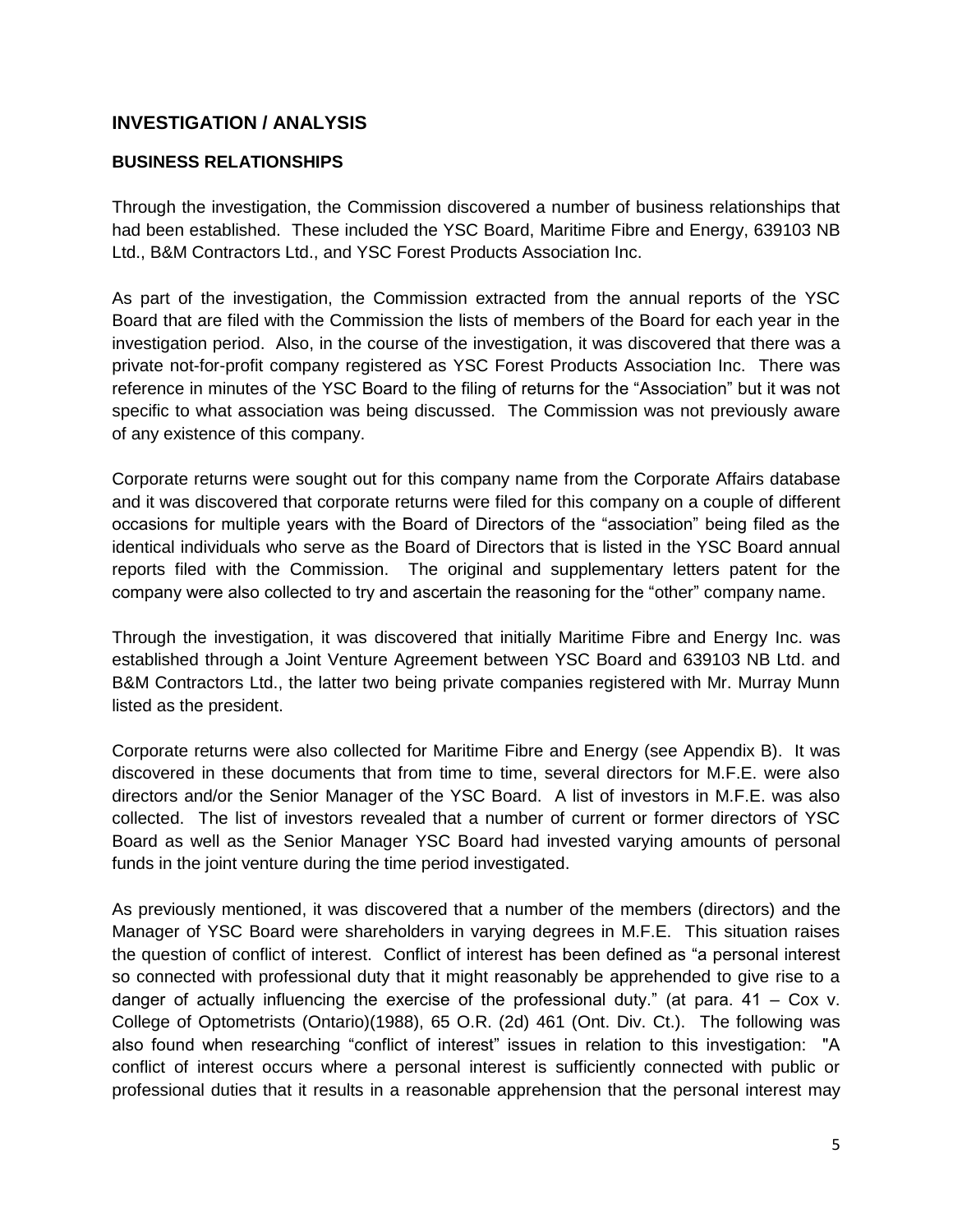influence the exercise of professional or public responsibilities. Conflicts of interest can arise for directors when they or their friends of family stand to benefit financially from the actions of the board of directors, or when a director serves two or more organizations that may have adverse interests. As conflicts of interest can be both direct and indirect, directors must be vigilant in thinking about and identifying possible personal conflicts of interest." - Director Duties – Professor Andrew Keay.

The Commission found that there was more than sufficient evidence to cause reasonable apprehension that members who were both investors in M.F.E. and members or an employee of the YSC Board were conflicted.

#### <span id="page-7-0"></span>**YSC BOARD MINUTES HIGHLIGHTS – 2008 TO PRESENT**

At the March 19, 2008 meeting of the YSC Board, the Board passed a motion to pledge the 10% bid bond necessary for the purchase of the mill up to a maximum of \$250,000 with the condition that the terms of the bid be explored before making the offer. It was recorded in the minutes of the May 21, 2008 meeting of the YSC Board that the bid for the former Wilkins mill was changed to \$2.2 million and that a corporation would need to be formed. It is assumed from the nature of the record that the bid of \$2.2 million was successful. It is further discussed in the minutes of the June 18, 2008 meeting of the YSC Board where the record shows that the "steering committee" held several meetings of potential investors, attempting to raise the money required to fulfill the bid. At that meeting, it is revealed that there has only been \$640,000 "pledged" towards the \$2.2 million bid for the mill at that point and that the committee is having trouble drumming up sufficient support for the project. It is also revealed that a 'Plan B' is being worked on, where a silent partner would acquire the mill temporarily while the committee sought investors to purchase the mill assets from the 'silent partner' under the new company name.

At the July 16, 2008 meeting of the YSC Board it is noted in the minutes and revealed that the 'silent partner' is Mr. Murray Munn and the property taxes had to be paid for the mill (approximately \$70,000) before the deal could be closed.

Through the rest of 2008, 2009, and early 2010, there is sporadic mention in YSC Board minutes of attempts to have investors for the mill project through some minor projects that were being contemplated for the mill. There is little mention of financial involvement by the YSC Board until the YSC Board meeting of March 17, 2010 where the Board approves the payment of some accounting and legal costs related to M.F.E., Inc. but no amounts are disclosed in the minutes. In June of 2010, it is noted in the YSC Board minutes that revenues had dropped for M.F.E. and also that it was agreed by the YSC Board to cover any shortfalls between revenue and expenses until the Joint Venture Agreement runs out in January of 2011. Again through the period of the remainder of 2010 and most of 2011, minutes of the YSC Board make sporadic mention of the mill activities, but without specific details on financial support and / or exposure.

In May of 2012, the minutes of the YSC Board reveal that the board agrees to pay up to \$6,000 per month towards the property taxes of the mill. Then in June of 2012, the minutes of the YSC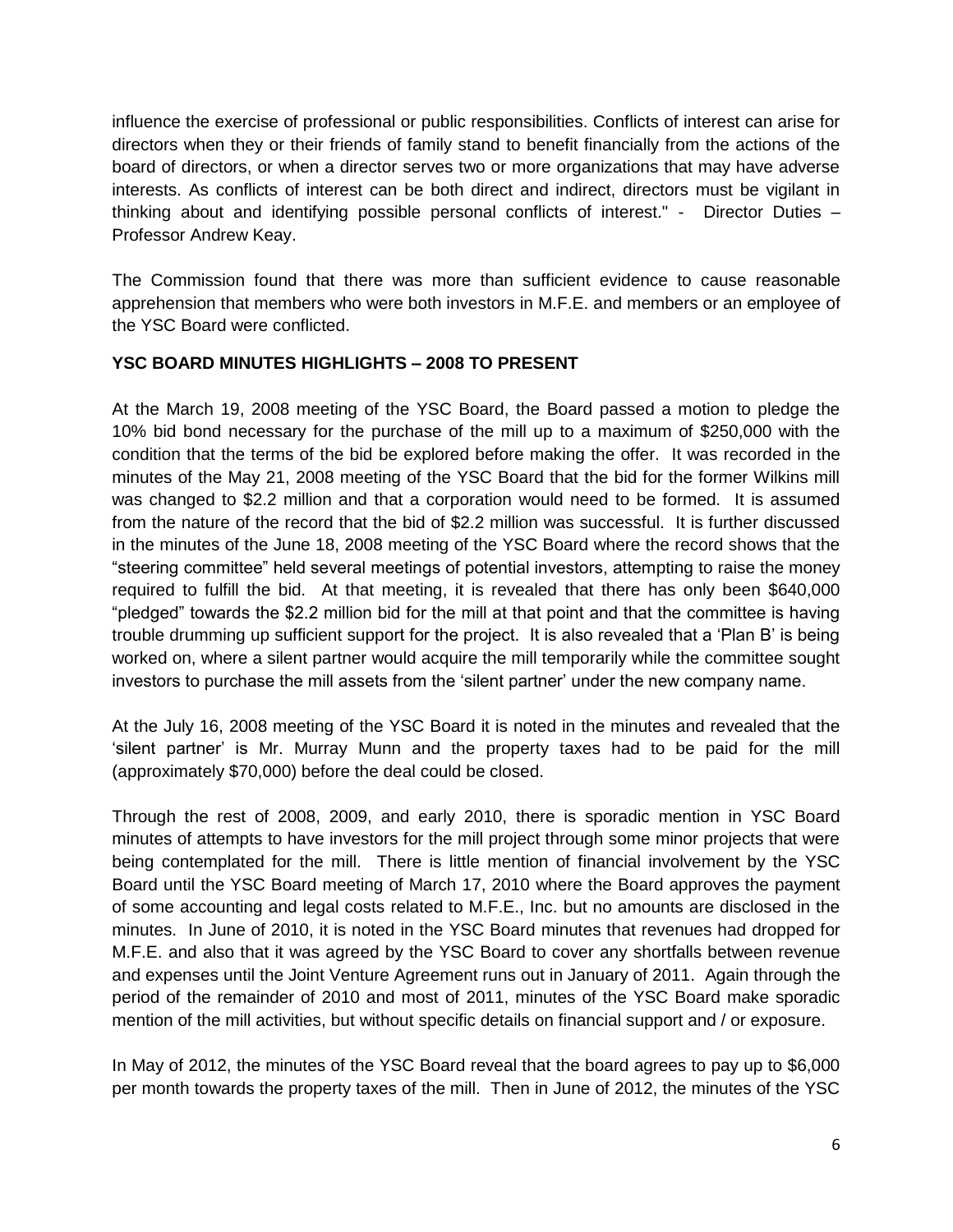Board reveal a plan that funds be released to provide money to allow for start-up work but it is neither specific about the amount, nor who is releasing the funds. In July of 2012, the YSC Board moves and agrees to request an authorization by the Commission for the "backing" of a loan with Royal Bank.

February 2013 minutes of the YSC Board meeting reveal that the YSC Board agreed to extend the Joint Venture Agreement with the M.F.E. and Murray Munn to the end of May. In the March 2013 meeting of the YSC Board, the Manager advises through a written document of the Board's level of investment and risk related to the mill project. This document was not included with the Board's minutes filed with the Commission but was obtained during the investigation. Then in July of 2013, the YSC Board agrees to increase the bridge loan to allow for more log purchases up to a limit established by a log supply agreement. Minutes of the August 2013 meeting of the YSC Board then establish that there is agreement by the Board to guarantee a loan by Business New Brunswick, again with no details as to the specific amount.

Minutes of the September 18, 2013 meeting of the YSC Board reveal that a condition was required by Business New Brunswick that the Joint Venture Agreement be dissolved and replaced by a lease to own agreement between M.F.E. and 639103 NB Ltd. David Palmer, Manager of YSC Board, expressed regret that the dissolution agreement had been executed and that there was not time for the Board to review the agreement before it had gone through. The joint venture dissolution agreement was signed by Mr. David Palmer, Mr. Murray Munn, and Mr. Rick Doucett and dated the 9<sup>th</sup> day of September, 2013.

In the February 19, 2014 meeting of the YSC Board, the minutes reflect that there was a discussion and a written update by the manager on the mill operation, including four recommendations for YSC Board to act upon. There was a motion on record to investigate options for securing YSC Board's investment. Again, the written "update" document was not filed with the Commission at the time, but was obtained as part of the investigation. There is no evidence that the Manager's recommendations in the written document were ever acted upon.

Following this, at the May 21, 2014 meeting of YSC Board, a representative of the board's auditors, expressed concern with the wording of the "Joint Venture and Lease Agreement", signifying that YSC Board would be "writing off the debt of \$1.6 million". There is an explanation in the minutes that the intent would be to replace the debt with equity in M.F.E., to which the auditor's representative suggests that this be looked at. The suggestion is made by the auditor that the agreement be amended to reflect the original intent or that a note would need to be made in the YSC Board's audited financial statements. The Commission found no evidence that these concerns were ever addressed by the YSC Board.

Later in the same meeting, there is a discussion around the retirement of Mr. David Palmer, General Manager of YSC Board. In that discussion, the YSC Board agrees to offer a "retirement package" to Mr. Palmer in an amount equal to one week of current pay for every year of service. It was discovered in the course of this investigation that Mr. Palmer would remain on the payroll of the YSC Board from June 30, 2014 until December 26, 2014.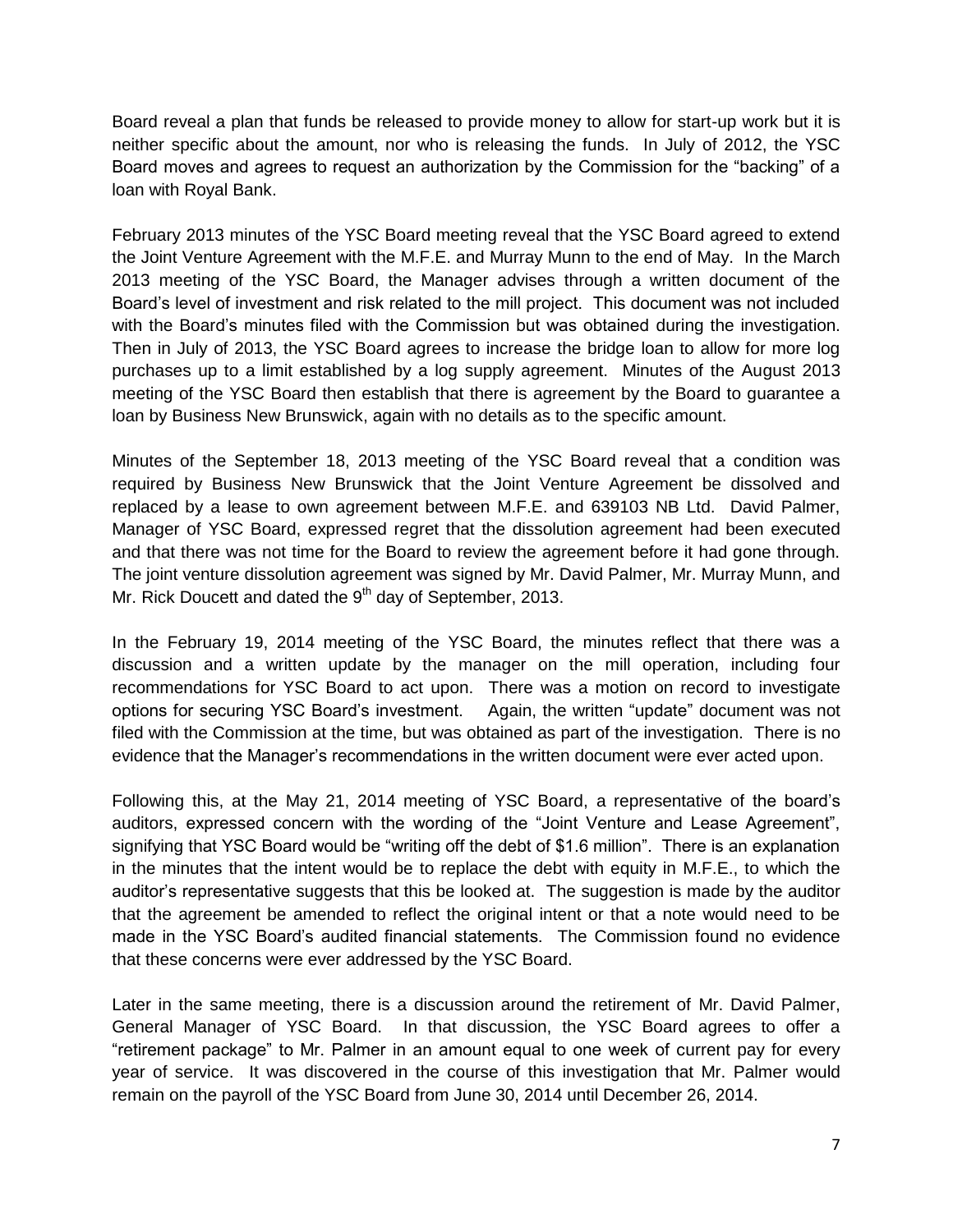On October 15, 2014, the Commission ordered the YSC Board to provide an explanation of the details and justification for the "retirement package". The response indicated that it was a "retirement package" that "should recognize Mr. Palmer's 26 years of outstanding service to YSC." The Commission requested from the YSC Board a copy of an employment contract that would authorize this kind of "retirement package". The Commission also requested a copy of the YSC Board's internal policy documents. There was not an employment contract, nor did the YSC Board's Policies reflect this kind of a payment as a condition of employment with the YSC Board. As such, the Commission considered this arrangement as a grant, gift or similar payment of money in excess of one thousand dollars without approval of the Commission, pursuant to section 26(2) of the *Natural Products Act*.

In the analysis of the minutes of the YSC Board's meetings between 2008 and the present, it becomes clear that the minutes that were filed with the Commission generally lack specificity when it comes to details around YSC Board expenses and investment in the M.F.E. sawmill project. Any written reports that were issued during meetings were also absent from the minutes filings that YSC Board were making to the Commission. It is difficult to ascertain whether some of these things were done intentionally so as to keep these details from being filed with the Commission, or whether it was simply a case of very poor record keeping. The minutes of the regular meetings of the YSC Board reflect that the directors generally supported whatever was suggested to them by the General Manager, suggesting that the directors were either extremely complacent or misinformed as to the role that they should play. The Commission believes that it could also reflect the level of bias resulting from the conflicted directors who were also investors in the M.F.E. operation.

#### <span id="page-9-0"></span>**FINANCIAL STATEMENTS – AUDITED AND INTERIM**

Audited financial statements of the YSC Board were re-examined during the course of this investigation. The audited financial statements for the 2008-09 fiscal year reflects an amount of \$345,292 due from a related party. The notes in the financial statement further explain that \$290,681 of the amount is the result of a promissory note receivable with 639103 NB Ltd, which was to bear interest at a rate of CIBC prime plus 2%. The balance of the advances to the related party (Joint Venture) are unsecured, non-interest bearing and have no set terms of repayment. What is not clear from the audited financial statements is how much interest has been accrued to the promissory note and how much of the remainder is unsecured, non-interest bearing and has no set terms of repayment. The practice of reporting the money "invested" in the M.F.E. project as due from a related party continued in subsequent years audited financial statements, leaving a presumption that there was some security in the "investment" being paid back at some point. The following table summarizes balance sheets from the audited financial statements for the years in question. The Adjusted 2014 column in the table reflects the Commission's opinion based on the investigation findings of what the balance sheet could have looked like after removing the amounts forgiven by the Joint Venture dissolution agreement with the numbered company as well as loan or log supply amounts deemed to be doubtful for collection from M.F.E.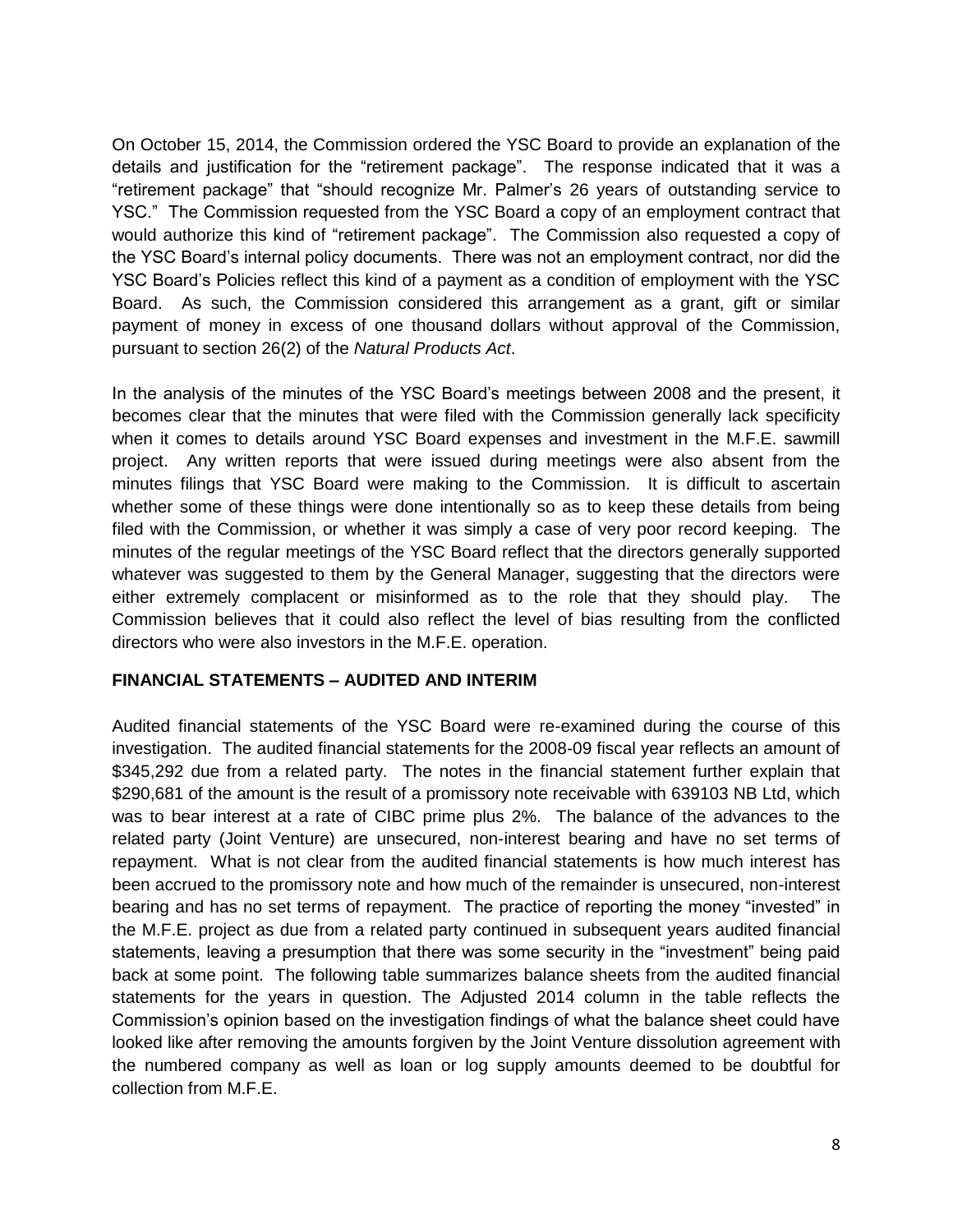|                                                                                   | March 31,<br>2009    | March 31,<br>2010      | March 31,<br>2011      | March 31,<br>2012      | March 31,<br>2013      | March 31,<br>2014      | <b>Adjusted</b><br>2014** |
|-----------------------------------------------------------------------------------|----------------------|------------------------|------------------------|------------------------|------------------------|------------------------|---------------------------|
| <b>ASSETS</b><br><b>CURRENT</b>                                                   |                      |                        |                        |                        |                        |                        |                           |
| Cash<br>Accounts                                                                  | \$105,592            | \$<br>355,088          | \$<br>186,012          | \$522,367              | \$215,993              | \$<br>1,141            | \$<br>1,141               |
| Receivable                                                                        | 580,376              | 333,555                | 623,404                | 424,531                | 859,264                | 1,678,058              | 1,136,957                 |
| Inventory<br>Prepaid                                                              | 2,450                | 35,294                 | 2,600                  | 2,316                  | 3,288                  | 4,982                  | 4,982                     |
| Expenses<br>Due from                                                              | 12,357               | 8,914                  | 4,201                  | 9,734                  | 9,207                  | 6,438                  | 6,438                     |
| related party                                                                     | 345, 292             | 469,983                | 555,511                | 624,190                | 795,391                | 1,029,494              |                           |
|                                                                                   | 1,046,067            | 1,203,464              | 1,371,728              | 1,583,138              | 1,883,143              | 2,720,113              | 1,149,518                 |
| PROPERTY,<br>PLANT, AND<br><b>EQUIPMENT</b>                                       | 19,841               | 5,313                  | 3,421                  | 2,559                  | 14,844                 | 23,549                 | 23,549                    |
| <b>LONG TERM</b><br><b>INVESTMENTS</b>                                            |                      |                        |                        |                        |                        |                        |                           |
|                                                                                   | 11,250<br>1,077,158  | 1,208,777              | 1,000<br>1,376,149     | 1,000<br>1,586,697     | 1,000<br>1,898,987     | 1,000<br>2,744,662     | 1,173,067                 |
| <b>LIABILITIES</b><br><b>CURRENT</b><br>Accounts<br>Payable<br>Bank               | 197,124              | 159,676                | 201,223                | 224,425                | 419,044                | 676,614                | 676,614                   |
| Indebtedness                                                                      |                      |                        |                        |                        |                        | 547,365                | 547,365                   |
| <b>NET ASSETS</b><br><b>GENERAL</b><br><b>FUND</b><br><b>FOREST</b><br>MANAGEMENT | $\star$              | 207,741                | 232,337                | 327,110                | 423,354                | 465,858                | (72, 243)                 |
| <b>FUND</b>                                                                       | $\star$              | 841,360                | 942,589                | 1,035,162              | 1,056,589              | 1,054,825              | 21,331                    |
| <b>TOTAL</b>                                                                      | 880,034<br>1,077,158 | 1,049,101<br>1,208,777 | 1,174,926<br>1,376,149 | 1,362,272<br>1,586,697 | 1,479,943<br>1,898,987 | 1,520,683<br>2,744,662 | (50, 912)<br>1,173,067    |

*\* - Audited financial statements for period ending March 31, 2009 did not separate funds. \*\* - Unaudited – expected to be fully reflected in 2014-15 audited financial statements.*

In the notes with respect to due from related parties 2012-13 audited financial statements of the YSC Board, the auditor makes mention of the \$250,000 guarantee that YSC Board had provided for a loan between M.F.E. and the Royal Bank (with the authorization of the Commission). It is also noted that at March 31, 2013, the loan had a nil balance. As previously mentioned, it was also discovered in the course of this investigation that the guarantee that the auditor mentions in the audit report was actually given by YSC Forest Products Association Inc., not by the YSC Board.

The audited financial statements from the 2013-14 fiscal year of the YSC Board, however, paint a much different picture. These statements indicate that the due from related parties reached a level of just over \$1 million in addition to a trade receivable of \$616,160 with M.F.E. The notes also reveal that the \$250,000 loan between M.F.E. and Royal Bank that was guaranteed by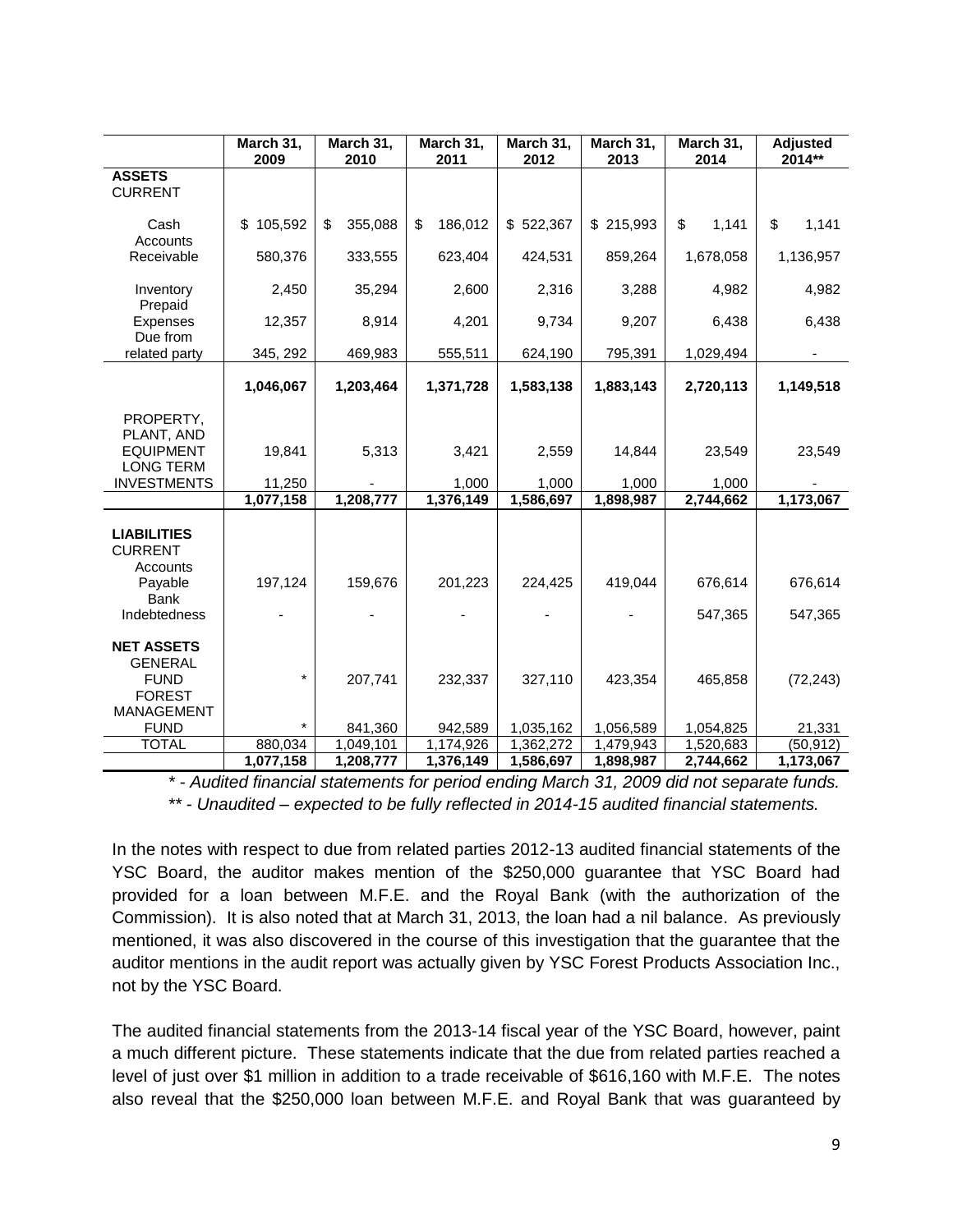YSC Forest Products Association Inc. had a balance of \$250,000 as of March 31, 2014. It is unclear to the Commission why a guarantee made by the YSC Forest Products Association Inc. was noted in the audited financial statements of the YSC Board. It was, however, the significant increase (over \$860,000) in the potential unsecured financial exposure of YSC Board that led the Commission to initiate this investigation.

As part of this investigation, the Commission also requested interim Balance Sheet and Statements of Operations from YSC Board, first for July 31, 2014 and subsequently for August 31, 2014. Those statements still reflected monies due from the related parties. Once those statements are adjusted to reflect the doubtful repayment of the gifts, loans and wood supply receivables, the Commission found the YSC Board to be nearly insolvent.

#### <span id="page-11-0"></span>**BUSINESS AND BANKING AGREEMENTS**

The Commission requested that YSC Board provide all agreements between the Joint Venture parties, as well as documentation of promissory notes, loan guarantees, banking and loan agreements.

The first Joint Venture Agreement (hereinafter JVA) that was signed between the parties was made on July 4<sup>th</sup>, 2008 between B&M Contractors, YSC Board, and 639103 NB Ltd. (hereinafter the numbered company). In the agreement, it was contemplated that YSC Board and B&M Contractors would provide financing to the numbered company to purchase the assets of the former M.L. Wilkins sawmill from the receiver. The financing to the numbered company was by way of promissory notes, with set terms of repayment. YSC Board held a promissory note with the numbered company in the value of \$290, 681 that would be due on January 4, 2009 and had an interest rate of Prime plus 2% based on the Canadian Imperial Bank of Commerce rate effective July 4, 2008. According to the JVA, B&M Contractors held a promissory note with the numbered company in the value of \$1,995,628. B&M Contractors and the numbered company are both corporations owned by Murray Munn, with Keith Munn being listed as a director. The original JVA was set to expire on January  $5<sup>th</sup>$ , 2009, when it was expected that all promissory notes would come due, however, there was a clause in the JVA that would allow for an extension or amendment to the JVA.

The only other amendment to the JVA received by the Commission in the course of this investigation was dated July  $30<sup>th</sup>$ , 2013. The document refers to five (5) other amendments between the original JVA and the current version of the JVA, none of which were filed with the Commission. In the July  $30<sup>th</sup>$ , 2013 version of the JVA, more details are revealed into the level of investment that the parties to the JVA had invested into the Maritime Fibre and Energy mill startup. It is revealed in the JVA that YSC Board, effective March 31, 2013, had provided financing to M.F.E. in the amount of \$795,391, which is reflected in the audited financial statements of YSC Board as "Due from related parties". This version of the JVA also contemplated that YSC Board would pay 50% of the tax installment payments up to \$6,000 for six months, with the other 50% to be paid by M.F.E. The Munn companies (including the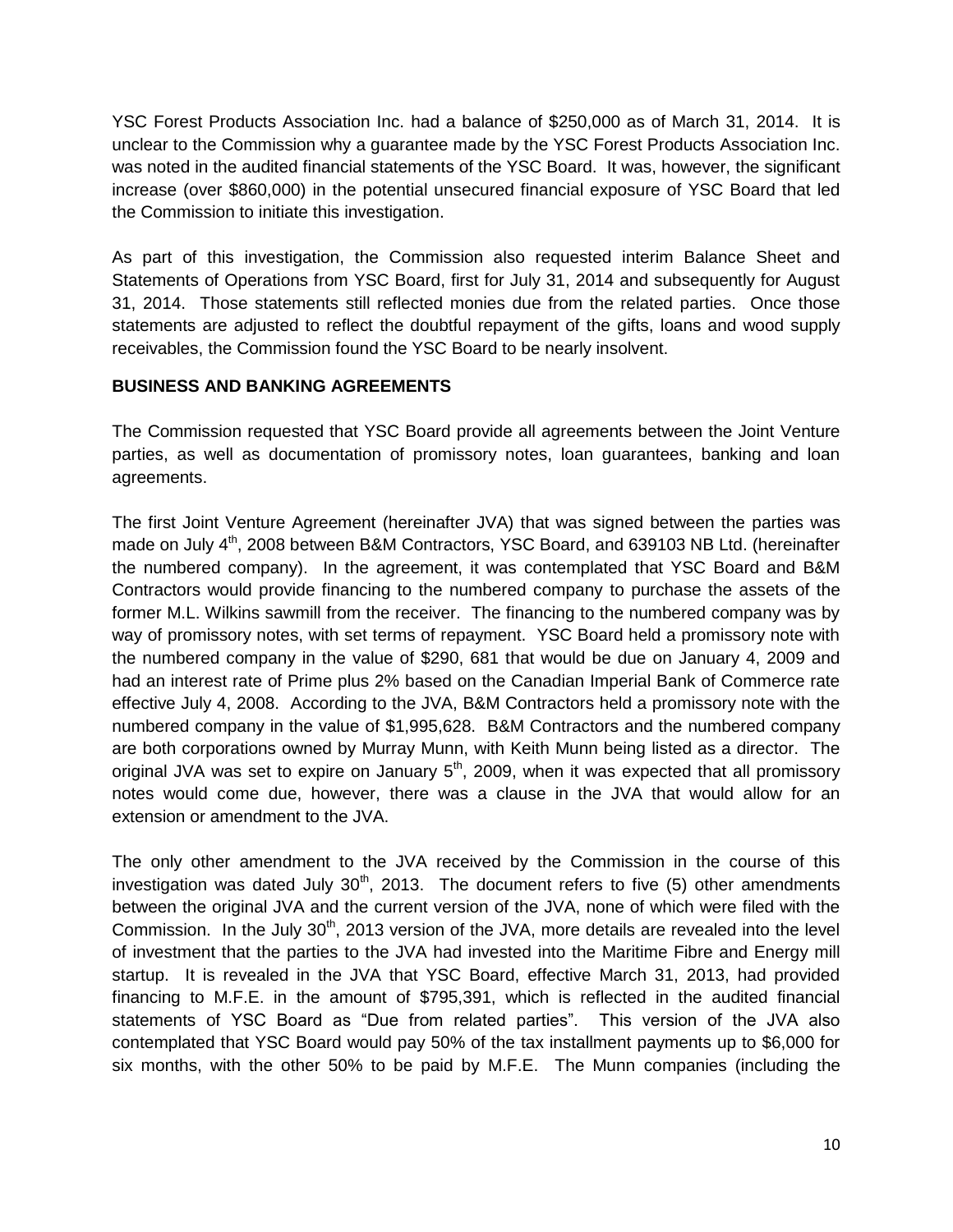numbered company whose name the assets were held in) would pay no costs towards the property tax installments.

The last agreement that was made with respect to the JVA was a Joint Venture Dissolution Agreement that was made effective on August 28, 2013, signed and executed on September 9<sup>th</sup>, 2013. It is reflected in the September 18, 2013 minutes of the YSC Board meeting that in order for M.F.E. to secure financing from the Department of Economic Development, the JVA needed to be dissolved and replaced by a lease to own agreement between M.F.E. and the numbered company. This was the stated purpose for this dissolution agreement. The JVA Dissolution agreement contemplates that all debts between the numbered company and B&M Contractors and YSC Board or M.F.E. is relinquished by YSC Board and M.F.E. The dissolution agreement also contemplates that the promissory notes among the JVA parties are also void. There is a clause in the agreement that states that M.F.E. will issue common shares to YSC Board, B&M Contractors, and the numbered company in proportion to the debts forgiven with respect to the JVA. However, common shares were never issued to the YSC Board.

The "Lease-to-Own" agreement that replaced the JVA was also collected as part of the investigation. This agreement sets the lease payment at a rate of \$30,000 per month between M.F.E. and the numbered company, including \$11,400 per month towards property tax payments that according to the document were in arrears and would revert to approximately \$4,500 per month once the taxes in arrears were paid. It also sets the rental fees for the various tenants, including YSC Board.

As previously mentioned, at or around the month of September, M.F.E. was seeking financing from the Department of Economic Development. It was discovered in this investigation that YSC Board provided a guarantee for a loan that was given to M.F.E. by the Regional Development Corporation. The loan was for a total of \$200,000. As part of the investigation, the Commission collected a document identified as "Corporate Guarantee and Agreement to Indemnify" that was signed by Glenn Cameron, Chairman of YSC Board on September 23, 2013. YSC Board did not seek authorization of the Commission to provide this guarantee of this loan, nor did it make the Commission aware of the loan, nor did it file this agreement with the Commission.

On February 20, 2015, a "Demand for Payment" was issued from Regional Development Corporation to the York Sunbury Charlotte Forest Products Marketing Board in the amount of \$177,411.17.

Minutes of YSC Board meetings referred to a "Log Supply Agreement" between YSC Board and M.F.E. This agreement was also collected as part of the investigation. The agreement contemplated that YSC Board would provide logs to M.F.E. at set rates (dependent on the amount of time it took M.F.E. to pay) up to a credit limit of \$400,000 and that YSC Board would have first charge security on an equivalent value of inventory and/or receivables. The agreement also contemplates that the title to the wood supplied would not transfer until payment was received and cleared. The agreement also sets an interest rate for late payments. At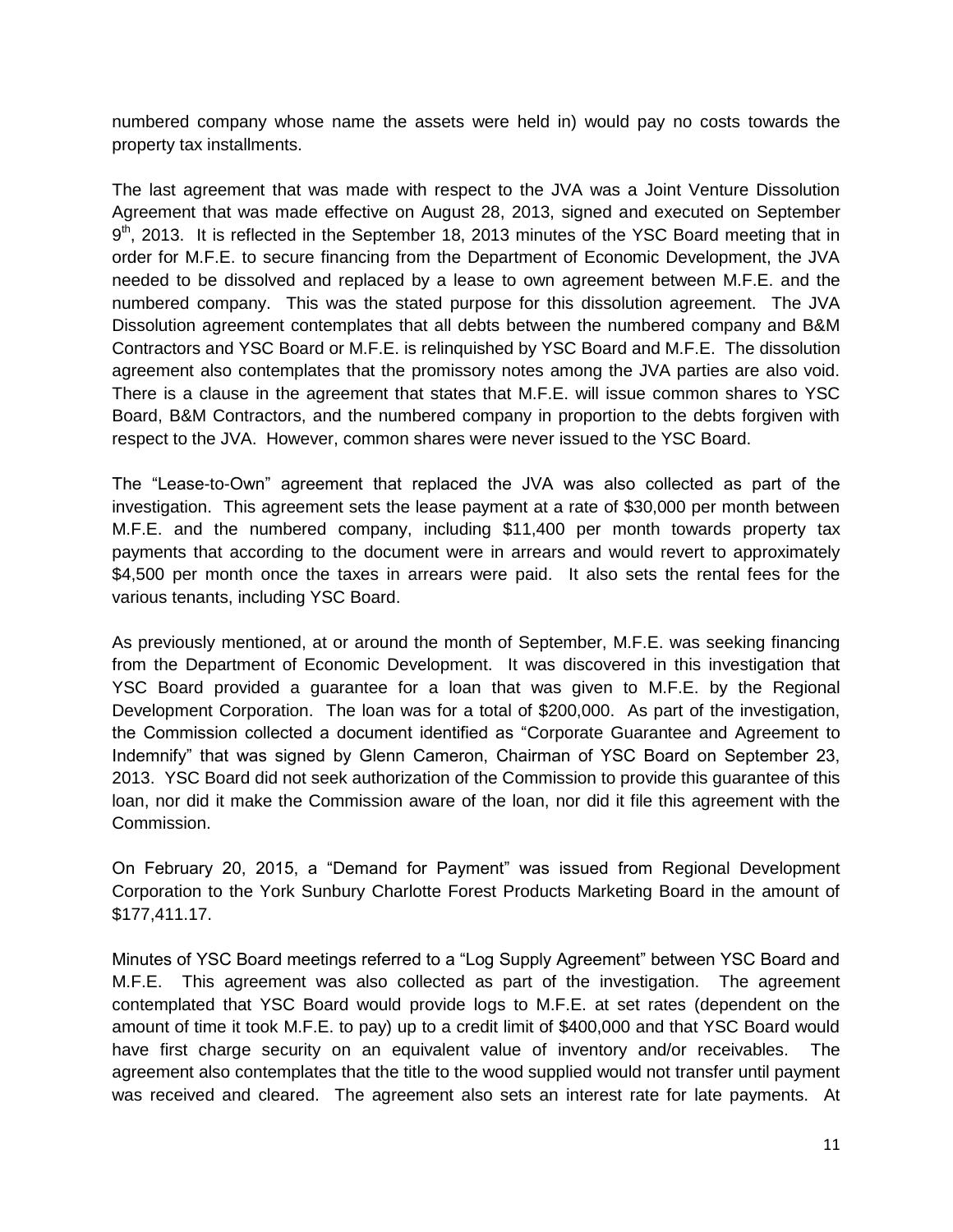March 31, 2014, the receivable from M.F.E. was \$616,160 and at the time of the investigation, the receivable from M.F.E. was still approximately \$541,000. On October 15, 2014, the Commission ordered the YSC Board to re-calculate the money owing from M.F.E. to reflect the late payment log prices and interest and send a formal demand letter to M.F.E. along with the amended invoice. The amount outstanding from M.F.E. as reflected on the adjusted invoice was \$589,297.39.

Also collected were banking agreements that YSC Board was party to. Included in those was the "Demand Operating Facility Agreement" between YSC Board and TD Bank. This agreement detailed the operating loan that YSC Board has with TD Bank in the amounts of \$300,000 CDN and \$50,000 USD. This agreement has reporting requirements including annual audited financial statements, annual budget forecasts, and annual provision of the updated Borrowing By-law (Authorization) of the Commission. The agreement also has covenants that include YSC Board maintaining working capital at a minimum of \$400,000 and a tangible net worth of no less than \$500,000.

A loan agreement between M.F.E. and the Royal Bank of Canada (RBC) was also obtained. This agreement was for a revolving demand facility in the amount of \$250,000 with an interest rate of Prime + 3.5%. Security on this loan included first ranking security interest in the personal property of the Borrower (which conflicts with the previously mentioned "Log Supply Agreement") as well as a guarantee and postponement of claim in the amount of \$250,000, signed by Y.S.C. Forest Products Association, Inc. Reporting requirements included annual review engagement financial statements for the Borrower and annual financial statements for YSC Board within 90 days of each fiscal year end. It was discovered through this investigation that the balance of this loan was at approximately \$244,000 at the time of the investigation and that M.F.E. had been given notice that RBC was calling the loan and preparing to take the necessary steps to enacting their security. The agreement specifically referred to a guarantee and postponement of claim signed by the Y.S.C. Forest Products Association, Inc. This document was requested by the Commission from YSC Board staff. Three documents were received from this request. There was a "Guarantee and Postponement of Claim" form that was signed by Rick Doucett, former Chair of YSC Board and dated March 8, 2011 (which pre-dated the loan agreement). There was also a letter from Rick Doucett to RBC dated July 26, 2012 that the YSC Board approved a resolution to guarantee the \$250,000 operating loan for M.F.E. Another "Guarantee and Postponement of Claim" form was also provided to the Commission with Y.S.C. Forest Products Association, Inc. as the signatory; document not signed.

On December 2, 2014, YSC Board staff forwarded a copy of correspondence to Maritime Fibre and Energy from the firm Cox & Palmer, notifying of their intent to take legal action on the security of the R.B.C. loan. It was discovered in this correspondence that the signed guarantee that was originally thought to be for \$250,000 was in actual fact a signed guarantee in the amount of \$344,500. This amount had never been requested of the Commission for authorization; however, said guarantee was also made in the name of YSC Forest Products Association, Inc. and not the YSC Board. Since the YSC Forest Products Association Inc. is a separate not-for-profit company with no agent relationship with the YSC Board, it would not be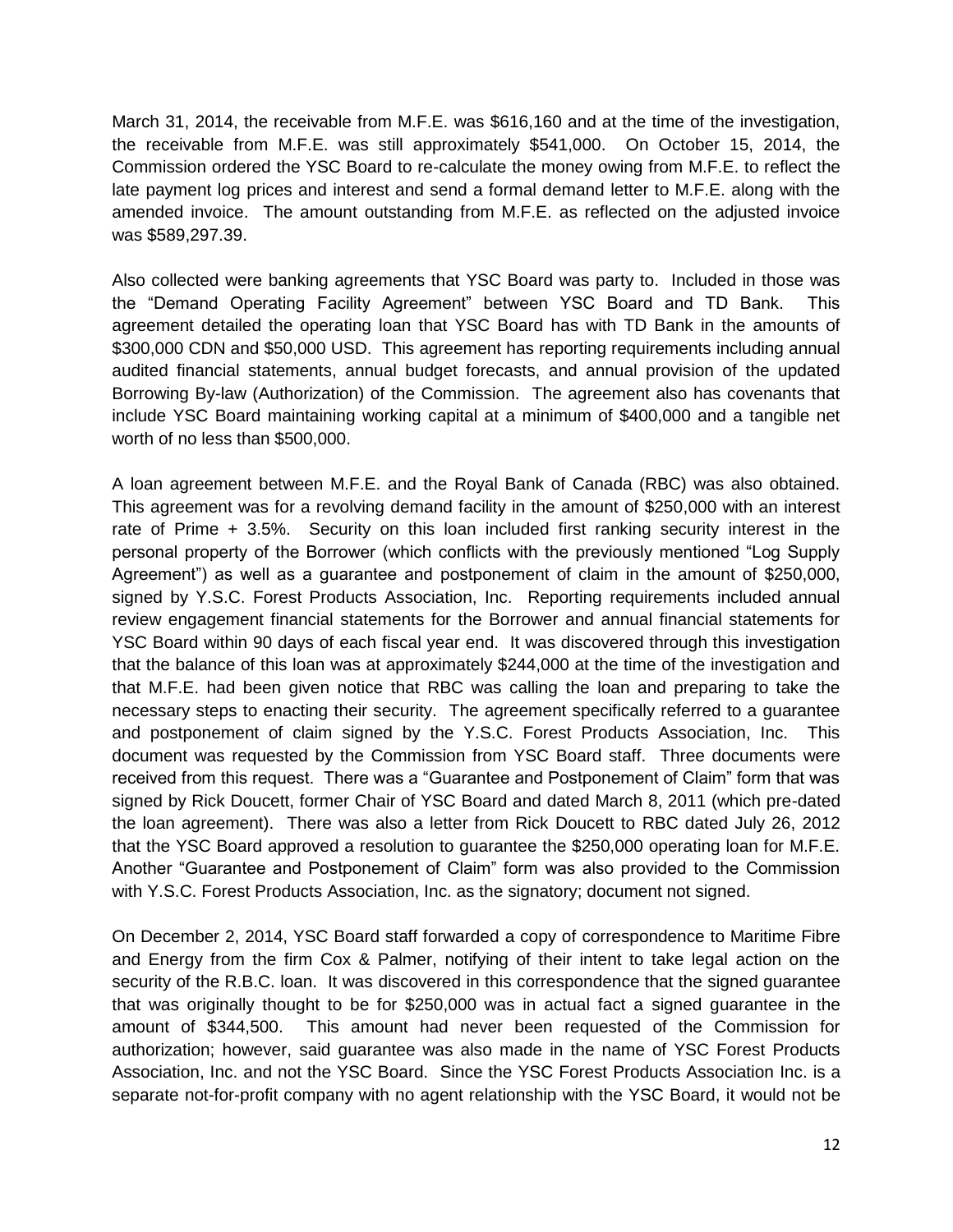required under the *Natural Products Act* to seek authorization of the Commission to provide the guarantee on the loan from R.B.C. to M.F.E.

### <span id="page-14-0"></span>**SUMMARY OF INVESTIGATION FINDINGS**

#### <span id="page-14-1"></span>**LOANS / GIFTS WITHOUT AUTHORITY**

In July of 2008, the YSC Board provided a loan (supported by a promissory note) of \$290,681as part of a Joint Venture Agreement with B & M Contractors Ltd. for the purchase of the former M.L. Wilkins & Sons Ltd. sawmill on the Royal Road in Fredericton, New Brunswick.

From July 2008 until September 9th, 2013, YSC Board continued to financially support the M.F.E. operations through the payment of various expenses, including, but not limited to, payroll expenses, maintenance and repairs and property taxes. YSC Board financial support was recorded as either increases to the original promissory note with 639103 NB Ltd. or as direct payment of M.F.E. expenses and reported in audited financial statements as due from related parties.

On September  $9<sup>th</sup>$ , 2013, a joint venture dissolution agreement was signed and in that agreement there was a clause that absolved 639103 NB Ltd. of any and all debts owing to the YSC Board. Although it is unclear what YSC Board was owed at the time of signing the dissolution agreement, as of the audited financial statement for the year ended March 31, 2014, the due from related party amount from 639103 NB Ltd. was reported to be \$618,180 (despite the dissolution agreement).

The joint venture dissolution agreement also contemplated that M.F.E. would issue shares to YSC Board in proportion to the debts forgiven. The shares were never issued.

Beyond September  $9<sup>th</sup>$ , 2013, YSC Board continued to support M.F.E. As of the audited financial statement for the year ended March 31, 2014, the due from related party amount from M.F.E. was reported to be \$411,314. Of the \$411,314 that was reported owing from M.F.E., \$260,000 was in the form of loans that were given by YSC Board to M.F.E. in November of 2012 (\$60,000) and August of 2013 (2 cheques of \$100,000 each).

On February 20, 2013, YSC Board entered into a log supply agreement with M.F.E. in which the volume and terms of the prices and payments were defined. Within the agreement, it was contemplated that the maximum credit to be given to M.F.E. was \$400,000. On July 17<sup>th</sup>, 2013, the YSC Board passed a motion to "increase the bridge loan to guarantee the supply of logs up to a cap as established by the log supply agreement (dated February 20, 2013)." Based on that motion, it was determined that the log supply agreement must have been a loan. After March 31, 2014, the value of wood supplied to M.F.E. by YSC Board, and thus the value of the wood supply loan, was \$541,100.67.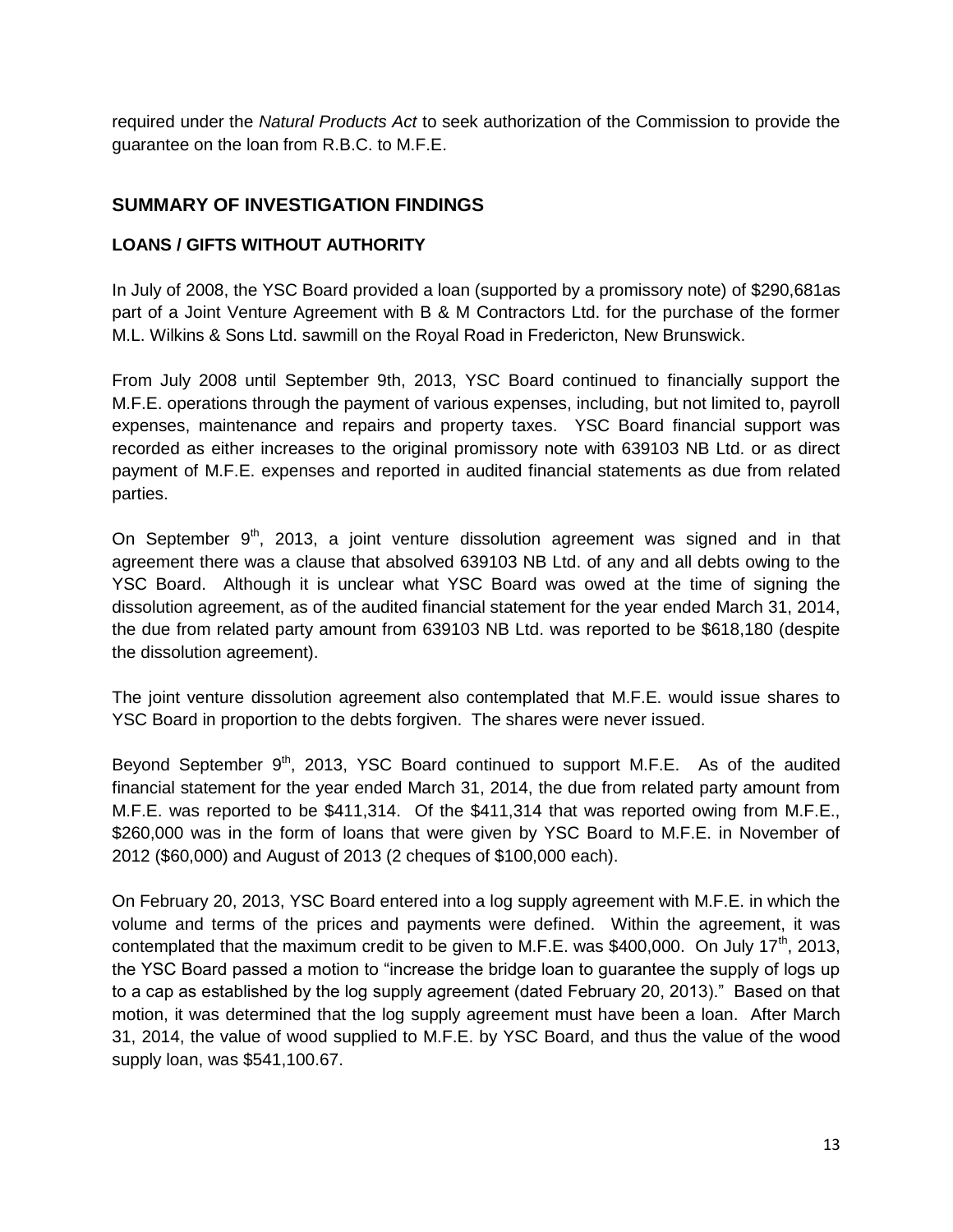At the May 21, 2014 meeting of the YSC Board, a motion was passed to give the Board's retiring General Manager a "retirement allowance" of the equivalent of 1 week of pay for each year of service (26 weeks). As there was no policy of the Board or any kind of employment contract that set this as a condition, the Commission is of the opinion that this type of arrangement is gift over \$1,000.

In total, YSC Board authorized \$1,601,724 in combined loans or gifts to 639103 NB Ltd., M.F.E., or a former employee. The *Natural Products Act*, under which the YSC Board is established, does not give authority for the Board to give loans. Section 26(2) of the Act states that no board shall make grants, gifts, or similar payments of money in excess of one thousand dollars to any person, association, or body of persons without the approval of the Commission. In either case, the Commission finds that the YSC Board acted without authority by giving the abovementioned loans and gifts.

### <span id="page-15-0"></span>**LOAN GUARANTEE WITHOUT AUTHORITY**

The YSC Board provided a guarantee of a loan from Regional Development Corporation (RDC) to Maritime Fibre and Energy Inc. on September 23, 2013. The loan was for a maximum of \$200,000. The balance of that loan is \$177,514.65 and a demand for payment has been made to M.F.E. and to YSC Board.

Section 26(1) of the *Natural Products Act* state: Before borrowing money or guaranteeing the repayment of a loan, a board shall obtain the authorization in writing of the Commission, and such authorization shall be subject to such terms and conditions as the Commission may specify.

YSC Board failed to seek the authorization of the Commission of this loan guarantee. As such, the Commission finds that the YSC Board acted without authority by providing this guarantee of the loan between RDC and M.F.E.

# <span id="page-15-1"></span>**MISUSE OF FOREST MANAGEMENT FUNDS**

YSC Board Order 2002-201 is an order that specifies the activities that forest management levies collected by the board can be used for. The March 31, 2014 audited financial statement balance sheet shows a Forest Management Fund balance of \$1,054,825 and a General Fund Balance of \$465,858. Over the period investigated, the YSC Board made loans, gifts and loan guarantees that exceed the total of the two funds. It is irrelevant as to whether or not the loans or gifts ever get repaid by the "related parties"; use of the Forest Management Funds should have been restricted to the activities listed in YSC Board Order 2002-201. The Commission finds that the YSC Board has used Forest Management Funds inappropriately and without authority established by the YSC Board's own Order specifying such.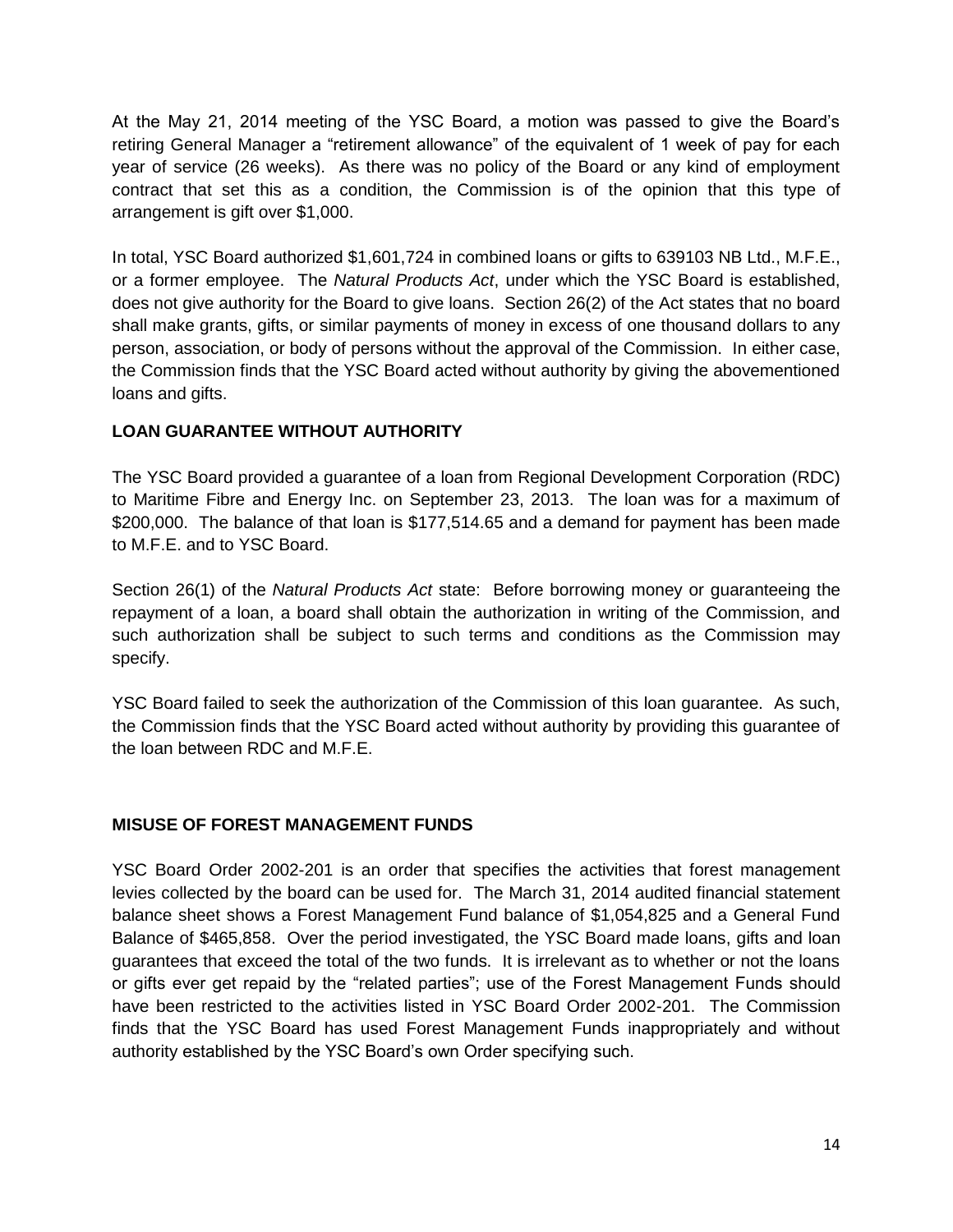#### <span id="page-16-0"></span>**INVESTMENT IN ACTIVITIES OUTSIDE OF BOARD MANDATE**

Over time, the Commission has been aware of various Forest Products Marketing Boards investing or becoming directly involved in wood processing or other types of businesses. Historically, these projects have been mostly unsuccessful and in most cases, created some kind of financial hardship for the organizations. And, although the Commission has been aware of these "projects", the Commission has failed to ask the legal question as to whether these activities are appropriate or not in the context of the *Natural Products Act*.

Specifically in the context of the YSC Board situation, the Commission has sought a legal opinion of that nature. The *New Brunswick Forest Products Marketing Plan*, Regulation 2014-1 (the "Plan Regulation"), establishes the seven Forest Products Marketing Boards in New Brunswick, including YSC Board. Section 7 of the regulation defines the purposes for which the Marketing Boards were established:

- *7 The purposes for which a Board is established are: (a) the promotion, control and regulation within its regulated area of the marketing of the regulated product; (b) the promotion within its regulated area of the production of the regulated product; (c) the development, conservation and management of forestry* 
	- *resources on private woodlots in its regulated area; and*
	- *(d) the promotion of the consumption and use of the regulated product.*

Paragraph 27(1)(w) of the Act and subsection 9(i) of the Plan Regulation grant YSC Board the following power:

*to use, in carrying out the purposes of a plan and paying the expenses of the board, any money received by the board;*

While paragraph 27(1)(dd) of the Act and subsection 9(p) of the Plan Regulation grant to YSC Board the powers of a corporation under the *Business Corporations Act* and consequently some discretion in the use of its funds, it is circumscribed by the requirement in the Plan Regulation that the funds must be used solely for the purposes of carrying out the Plan Regulation.

In short, the Commission has received legal advice that investing in a wood processing operation does not come within the purposes set out in section 7 of the Plan Regulation. This would apply to not only YSC Board, but any of the Forest Products Marketing Boards in New Brunswick. Therefore the Commission finds that investment in any business or project that does not fall within the purposes of a Forest Products Marketing Board established by the Plan Regulation is inappropriate. While it is recognized by the Commission that this judgment is late coming with respect to the YSC Board situation, it is extremely relevant to the Recommendations section of this report.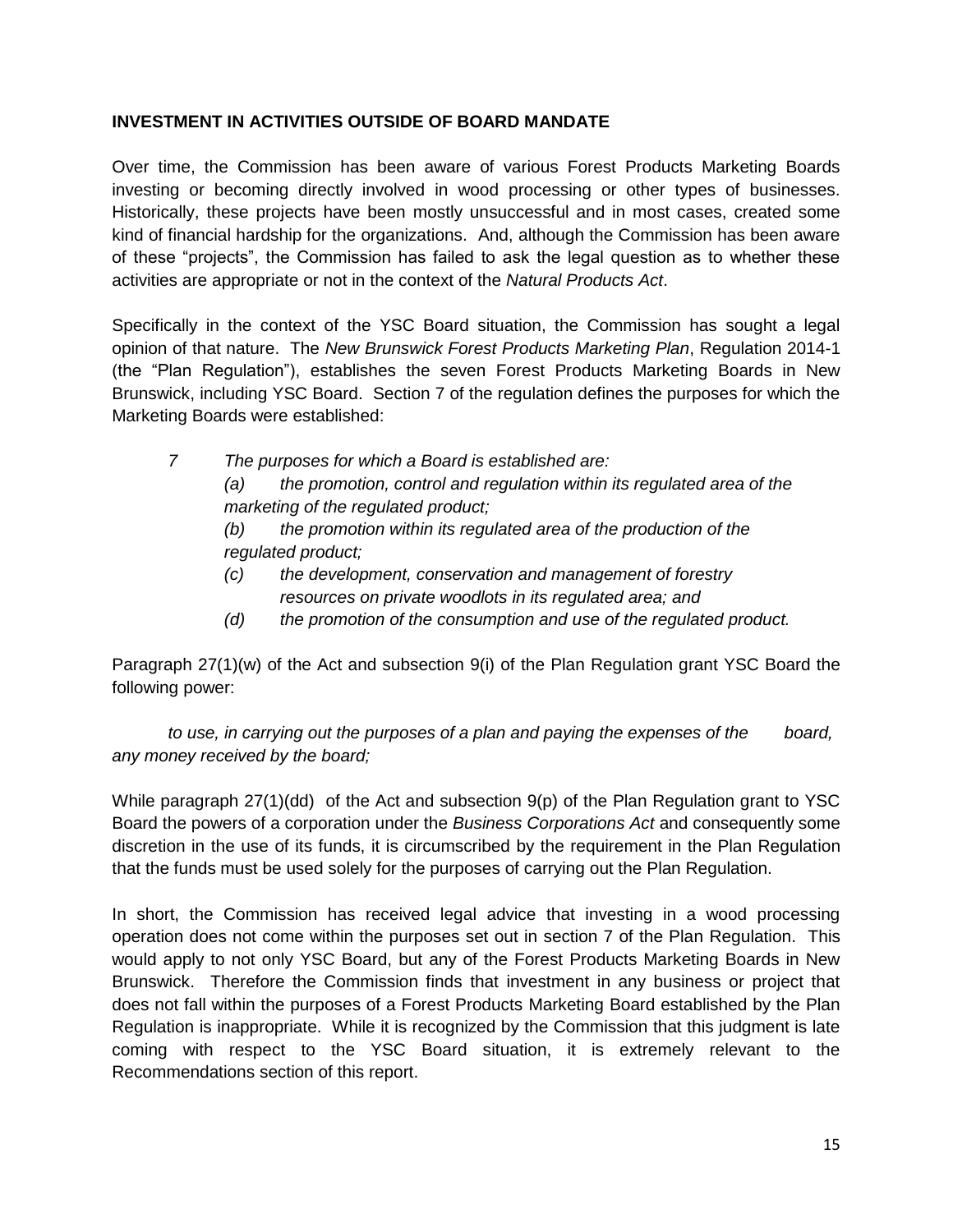#### <span id="page-17-0"></span>**GENERAL FIDUCIARY RESPONSIBILITY**

The Plan Regulation that establishes the Forest Products Marketing Boards also defines the mission statement and strategic objectives of a Board, as follows:

- *8 The mission statement and strategic objectives of a Board are:*
	- *(a) through communication, liaison, research and education, to represent people within its regulated area who market or produce and market the regulated product to other sectors of the forest industry, consumers and the public, with respect to all matters concerning the marketing or the production and marketing of the regulated product; and*
	- *(b) to promote the development and use of private woodlots within its regulated area as a dependable source of supply of high quality primary forest products for wood-using industries.*

Directors of Forest Products Marketing Boards are typically elected through a democratic process that is defined within the Commission's regulations for each Board. Those directors are responsible for protecting the interests of the owners or producers within the board district that they have been elected to represent. Protection of the owners or producers financial interests in the organization can be defined as fiduciary responsibility or fiduciary duty.

As such, the directors of YSC Board had a fiduciary responsibility or duty to the people they represented to protect the financial well-being of the organization. While the investigation did not reveal any apparent fraudulent activity, the actions that YSC Board directors carried out or allowed to be carried out demonstrate a disturbing pattern of complete disregard or a severe lack of understanding of their fiduciary responsibilities to the owners and producers of the YSC Board. In either case, the Commission finds that the YSC Board has failed to carry out its fiduciary responsibilities to the people they represent and to the organization as a whole.

# <span id="page-17-1"></span>**RECOMMENDATIONS**

On its findings and the severity of the implications of the actions of the YSC Board, the Commission makes the following recommendations:

1. That the Commission create a regulation concerning the governance of the YSC Board, giving the Commission the authority to remove (dismiss) the suspended directors from the Board for cause and allow for the appointment of replacement directors to the Board by the Commission. The regulation would allow for the term length of appointments to the Board to be staggered (ie. one, two and three year terms) and allow for the Board to revert to an election process after the terms expired. The regulation would also reduce the size of the Board from 23 members to 11 members, or one representative per District within the YSC Board regulated area.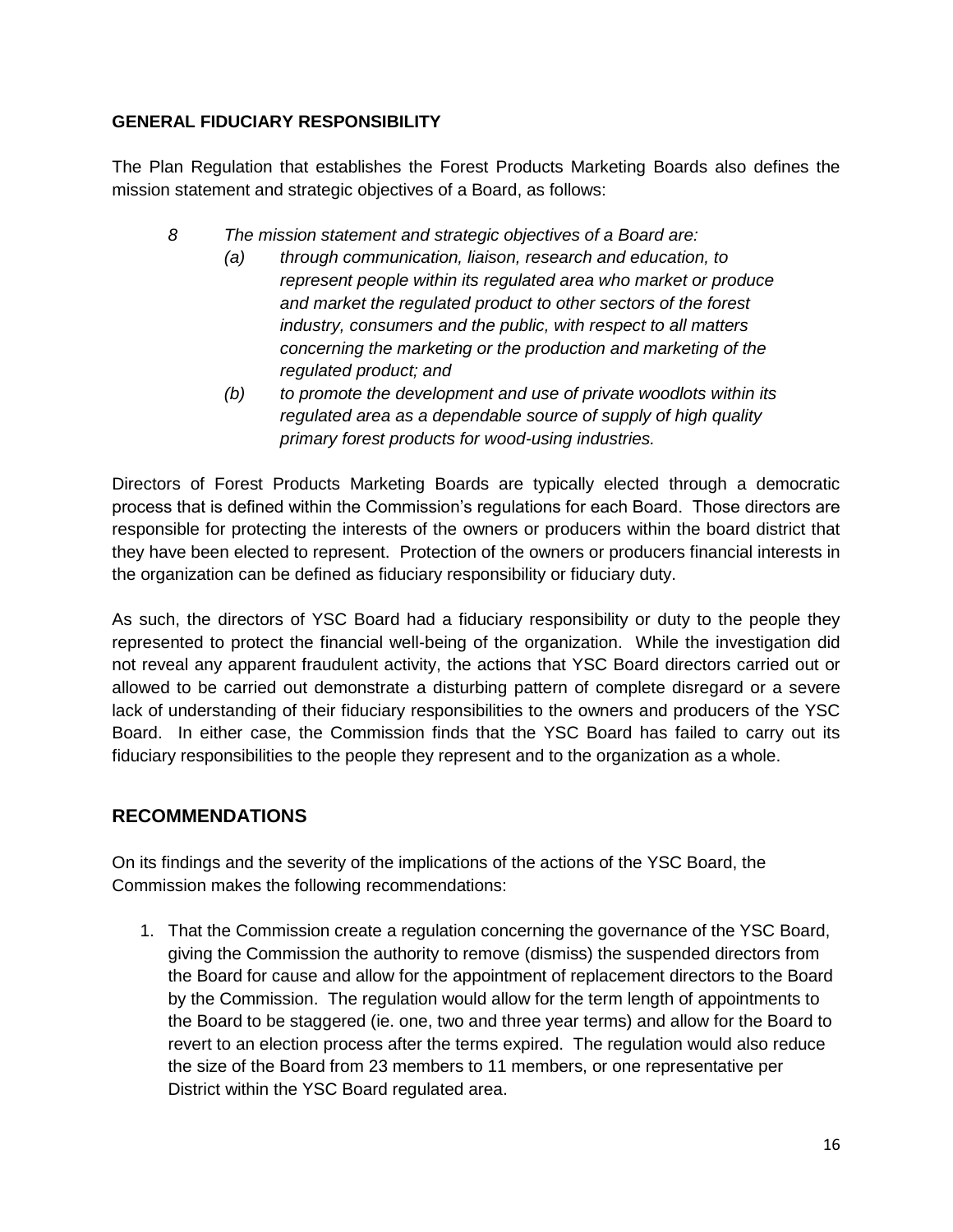- 2. That the Commission create a presentation for the directors to be appointed to the YSC Board, followed up with directors from all other Marketing Boards, with the objective of better educating them of their duties, responsibilities and governance best practices, both generally and specifically with respect to the legislation.
- 3. That the Commission collaborate with each of the Marketing Boards in the development of "Conflict of Interest" policy that can be implemented in each Marketing Board.
- 4. That once it has appointed the new directors and ceases to carry out the powers of the YSC Board, the Commission will continue to closely monitor the financial matters of YSC Board, including but not limited to requiring the filing of monthly financial statements, over and above the normal reporting requirements of the Commission.
- 5. That the Commission issue a directive to all Forest Products Marketing Boards that prohibits any Board from investing or becoming directly involved in businesses that are not within their legislated mandate.
- 6. That the Commission reviews the current requirements for the filing of information from all Forest Products Marketing Boards and if required, adjust filing requirements to improve the effectiveness of the Commission's general supervision of the Boards.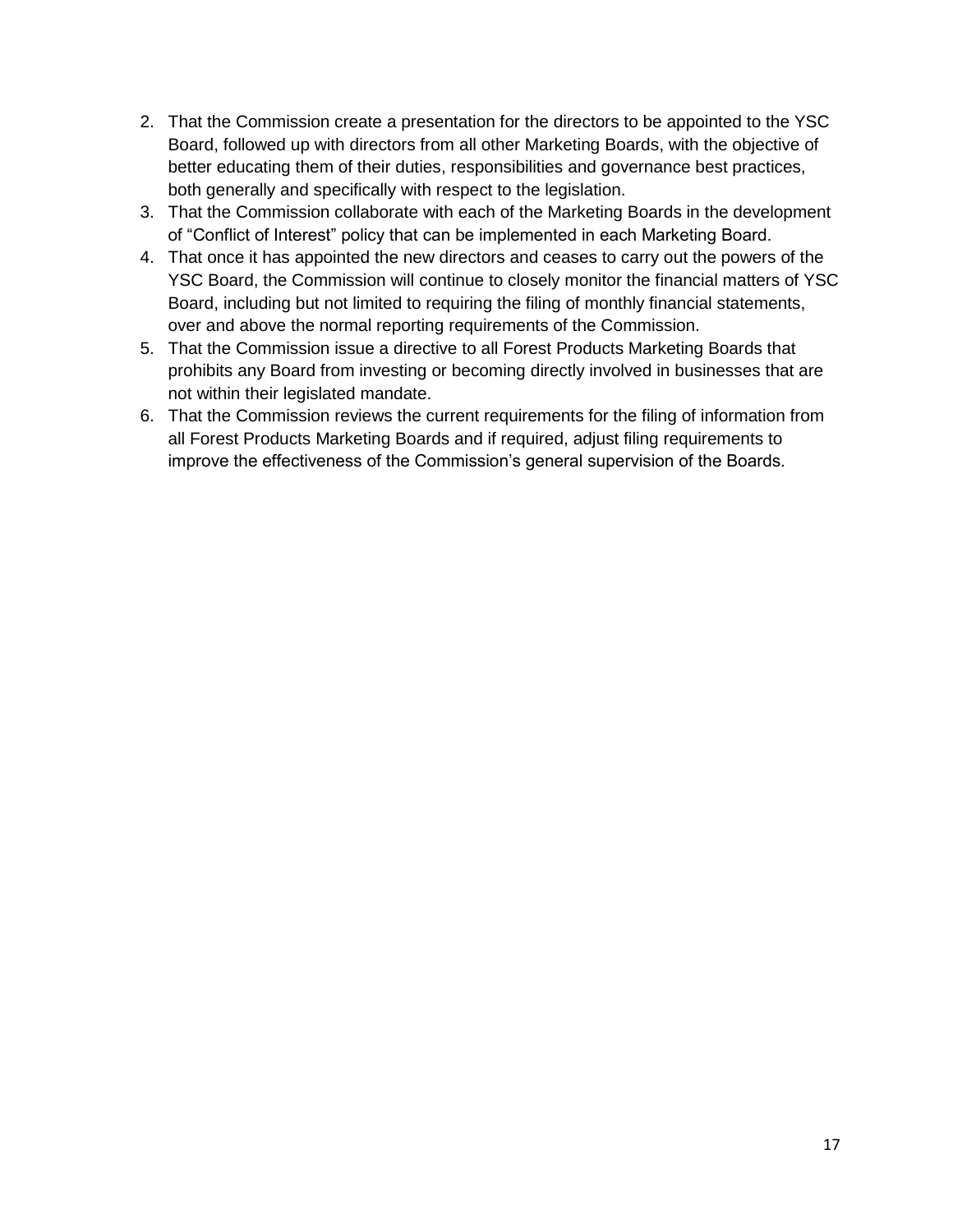# **APPENDIX 'A'**

<span id="page-19-0"></span>**NEW BRUNSWICK FOREST PRODUCTS COMMISSION ORDERS PURSUANT TO INVESTIGATION INTO BUSINESS AND AFFAIRS OF YORK SUNBURY CHARLOTTE FOREST PRODUCTS MARKETING BOARD**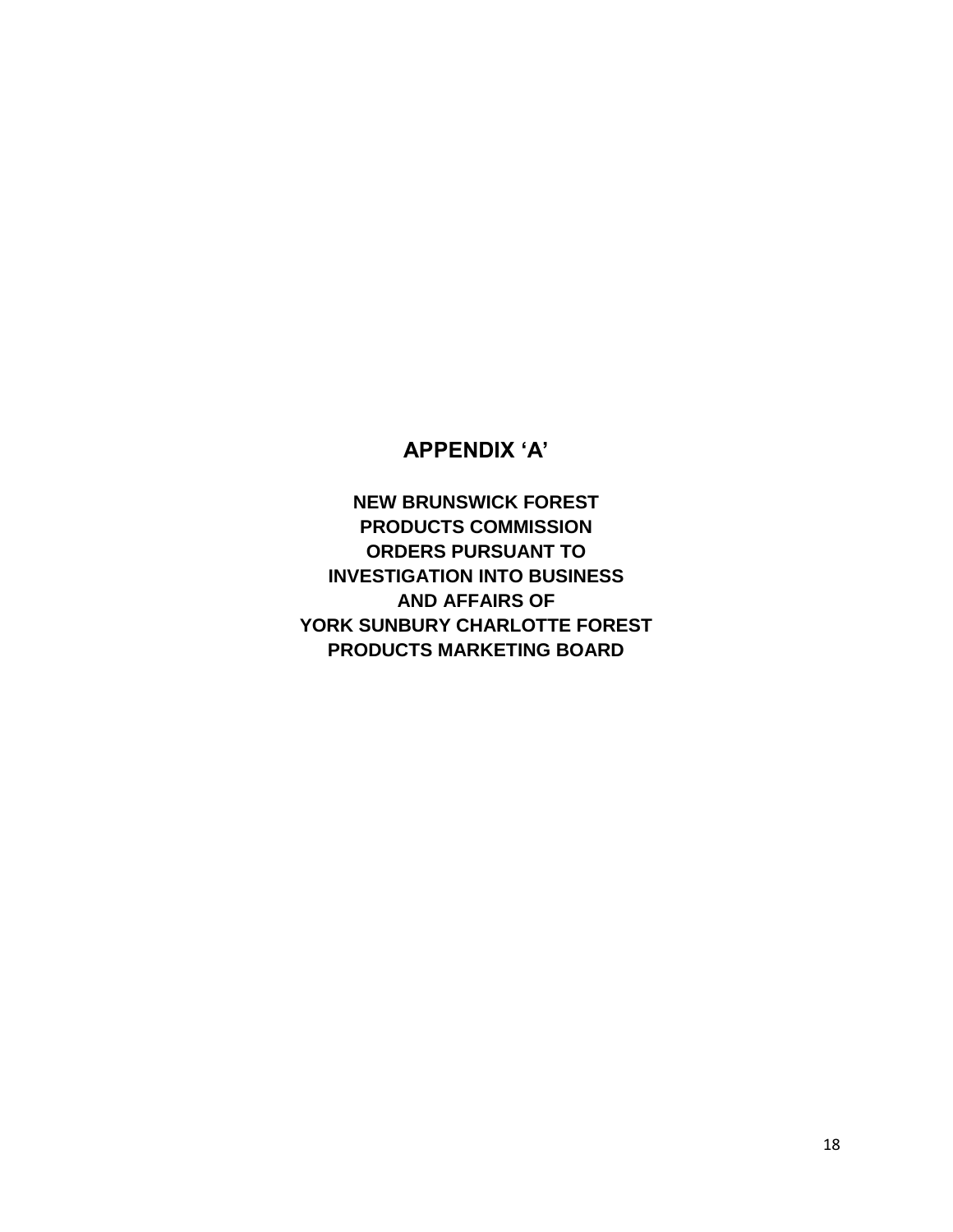24<sup>th</sup> September 2014

**The** New Brunswick Forest Products Commission **(Commission) hereby rescinds Order No. 2014-513 and makes the following**  ORDER, **pursuant to section 12 of the** *Natural Products Act***, S.N.B. 1999, c.N-1.2, "Act".** 

**a) For the purposes of section 12(3) of the Act, the Commission hereby orders an investigation of the business and affairs of the York Sunbury Charlotte Forest Products Marketing Board.**

**b) The Commission hereby expressly delegates to its Secretary and Executive Director, Tim Fox, and to Carol Dixon all of its powers under section 12 of the Act to conduct such investigation and the said Secretary and Executive Director is directed to produce a report for the Commission pursuant to section 12(4)(b) of the Act.**

**c) The Commission hereby authorizes its Secretary and Executive Director to engage an independent accounting firm to conduct a review of the financial affairs of the York Sunbury Charlotte Forest Products Marketing Board from April 1, 2014 to present and provide the Commission with a report and opinion.**

**By Order of the New Brunswick Forest Products Commission.**

**Dated at Fredericton New Brunswick this 24th day of September 2014.**

Signed: Brian Mosher, Chairman New Brunswick Forest Products Commission Le 24 septembre 2014

**Par la présente,** la Commission des produits forestiers du Nouveau Brunswick **« Commission » annule l'arrêté 2014-513 et rend** l'ARRÊTÉ **suivante, en vertu et sous le régime de paragraphe 12 de la** *Loi sur les produits naturels***, S.N.-B. 1999, c.N-1.2 "Loi",** 

**a) Aux fins de l'article 12, paragraphe 3, de la Loi, la Commission ordonne une enquête de l'entreprise et des affaires de l'Office de commercialisation des produits forestiers de York Sunbury Charlotte.**

**b) La Commission, par la présente, délègue expressément à son Secrétaire et Directeur exécutif, Tim Fox, et à Carol Dixon, tous ses pouvoirs en vertu du paragraphe 12 de la Loi pour mener l'enquête et donne directive à ladite Secrétaire et Directeur exécutif de rapporter ses conclusions à la Commission en vertu de l'article 12, paragraphe 4 b) de la Loi.**

**c) La Commission, par la présente, autorise son Secrétaire et directeur exécutif d'engager une firme de comptabilité indépendante à un examen de la situation financière de l'Office de commercialisation des produits forestiers de York Sunbury Charlotte du 1er avril 2014 au présent et de fournir à la Commission un rapport et une opinion.**

**Par arrêté de la Commission des produits forestiers du Nouveau-Brunswick.**

**Fait à Fredericton, Nouveau-Brunswick, le 24ième jour de septembre 2014.**

Signé : Brian Mosher, président Commission des produits forestiers du Nouveau-Brunswick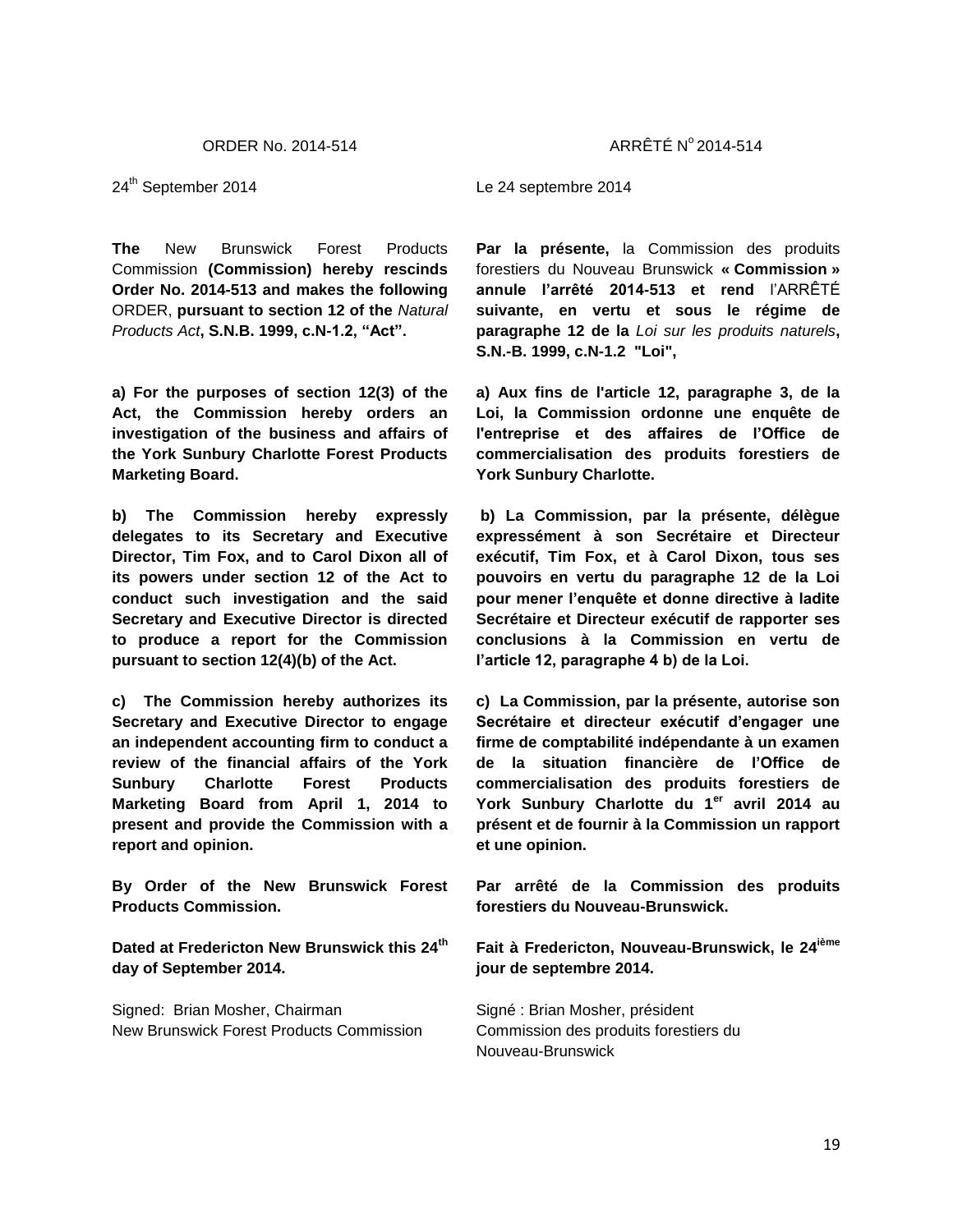# **APPENDIX 'B'**

**NEW BRUNSWICK FOREST PRODUCTS COMMISSION**

<span id="page-21-0"></span>**INVESTIGATION INTO BUSINESS AND AFFAIRS OF YORK SUNBURY CHARLOTTE FOREST PRODUCTS MARKETING BOARD**

**SEQUENCE OF SIGNIFICANT EVENTS**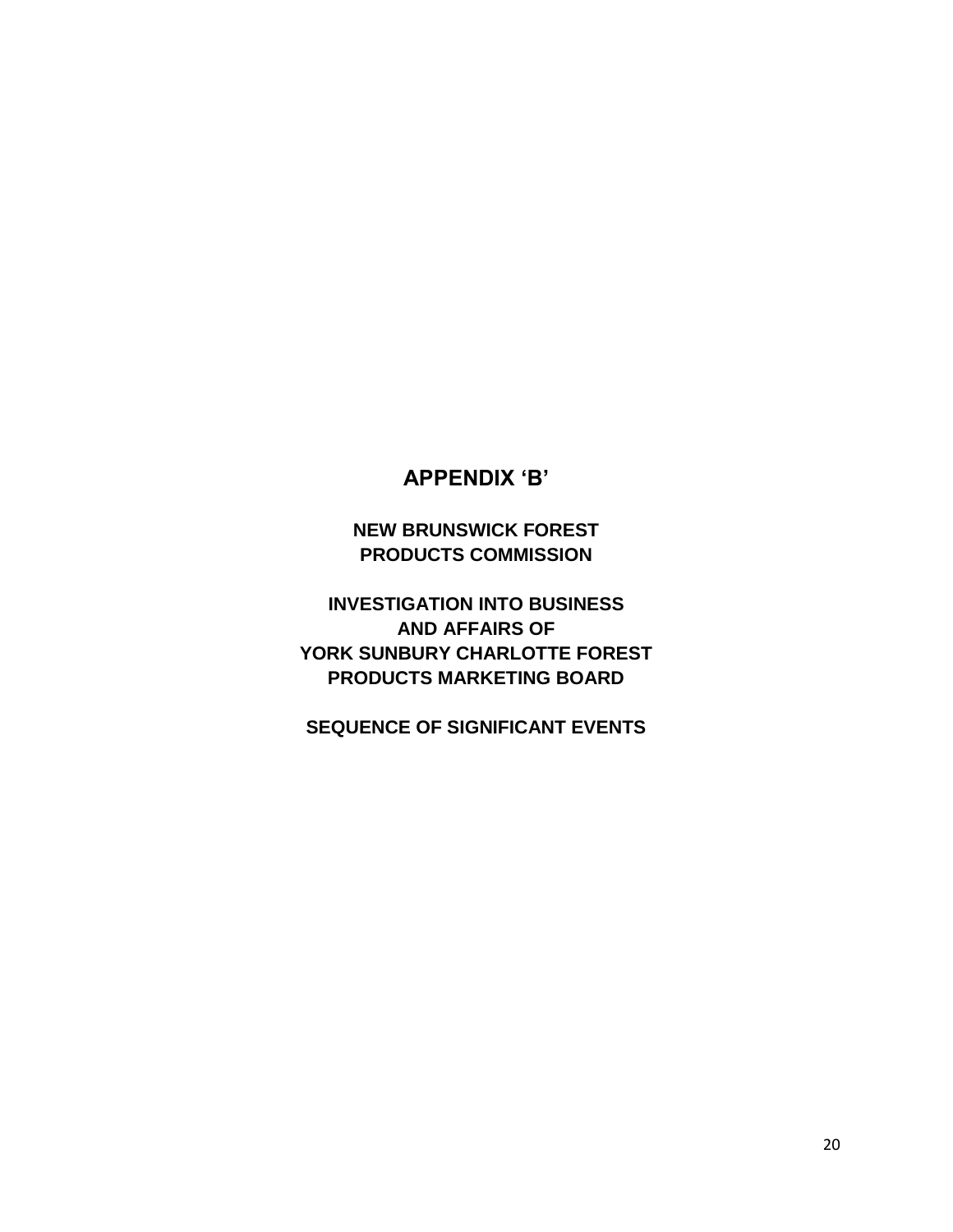| <b>DATE / TIME</b><br><b>PERIOD</b> | <b>ISSUE / DECISION</b>                                                                                             |
|-------------------------------------|---------------------------------------------------------------------------------------------------------------------|
| 19-Mar-08                           | Motion to pledge bid bond to a maximum of \$250,000 for Wilkins Mill bid.                                           |
| 16-Apr-08                           | Payment to Whitehead, Bird, Miles in trust \$214,579                                                                |
| $2-May-08$                          | Payment to Whitehead, Bird, Miles in trust \$5,421                                                                  |
| 21-May-08                           | Motion to form a corporation - Rick Doucett and Keith Munn appointed as directors                                   |
|                                     | Certificate of revival for YSC Forest Products Association Inc. - returns for 1990                                  |
| 16-Jun-08                           | through 2008.                                                                                                       |
| 4-Jul-08                            | Payment to Whitehead, Bird, Miles in trust \$70,680.92.                                                             |
| 4-Jul-08                            | Joint Venture Agreement signed.                                                                                     |
| 4-Jul-08                            | Promissory note prepared and signed between numbered company and YSC Board.                                         |
| 16-Jul-08                           | Motion to pay legal fees, environmental assessment - no amounts.                                                    |
| 16-Jul-08                           | Motion to sign Joint Venture Agreement.                                                                             |
| 29-Jul-08                           | Payment to Whitehead, Bird, Miles - \$10,626.24 assumed to be legal fees.                                           |
|                                     | Payment to Fundy Engineering - \$4,565.25 assumed to be an environmental                                            |
| 13-Aug-08                           | assessment.                                                                                                         |
| 18-Mar-09                           | TD Review Reduces YSC Operating from \$600,000 to \$350,000.                                                        |
| 31-Mar-09                           | YSC Board Audited Financial Statements reflect \$345,292 as Due from Related Party.                                 |
| 17-Jun-09                           | Motion to renew Borrowing Authorization of Commission in amount of \$800,000.                                       |
| 24-Jun-09                           | Joint Venture Agreement amended. No discussion by YSC Board.                                                        |
| 16-Sep-09                           | Motion to pay half of property taxes for mill property.                                                             |
| 21-Sep-09                           | Payment to 639103 NB Ltd for property taxes.                                                                        |
|                                     | Decision to renew registration of YSC Forest Products Association Inc. in case they                                 |
| 20-Jan-10                           | wanted to use it for pellet sales, etc.                                                                             |
| 31-Mar-10                           | YSC Board Audited Financial Statements reflect \$469,983 as Due from Related Party.                                 |
| 16-Jun-10                           | Documents filed with Business New Brunswick for financing of mill.                                                  |
| 16-Jun-10                           | Decision to cover any shortfall between revenue and expenses of the mill.                                           |
| 26-Jun-10                           | Joint Venture Agreement amended. No discussion by YSC Board.                                                        |
| 21-Jul-10                           | Manager reports on Business New Brunswick rejection for financing.                                                  |
| 20-Oct-10                           | Manager reports on meetings with RBC for mill loan.                                                                 |
|                                     | Report on RBC financing. Requirement of a shareholder to provide 25% guarantee.                                     |
| 17-Nov-10                           | Decision to request authorization of Commission for \$125,000 loan guarantee.                                       |
|                                     | Manager reports on Commission approval of separate authorizations for regular                                       |
| 19-Jan-11<br>19-Jan-11              | banking and RBC loan guarantee.                                                                                     |
| 19-Jan-11                           | Mention of a \$5,000 bill from an accountant.<br>Decision to pay \$300 per month for warehouse and use of forklift. |
| 19-Jan-11                           | Decision to pay fuel bill for numbered company - no amount detailed.                                                |
|                                     | Manager informs executive that mandate of YSC to pay expenses related to everyday                                   |
| 3-Feb-11                            | maintenance of the property expired with the expiry of the Joint Venture Agreement.                                 |
|                                     | Mention of a February 23, 2011 shareholders meeting for the mill. Hope to have final                                |
| 16-Feb-11                           | offer from RBC at that meeting.                                                                                     |
| 16-Mar-11                           | Report that M.F.E. received small business tax credit, approval of a loan - no details.                             |
|                                     | YSC Board Audited Financial Statements reflect \$555,511 as Due from Related Party.                                 |
| 31-Mar-11                           | Also reflect \$1,000 investment in Maritime Fibre and Energy Inc.                                                   |
|                                     | Chairman reported on proposed term sheet between numbered company and                                               |
| 27-Apr-11                           | Maritime Fibre and Energy. Decision not to accept term sheet. No details.                                           |
|                                     |                                                                                                                     |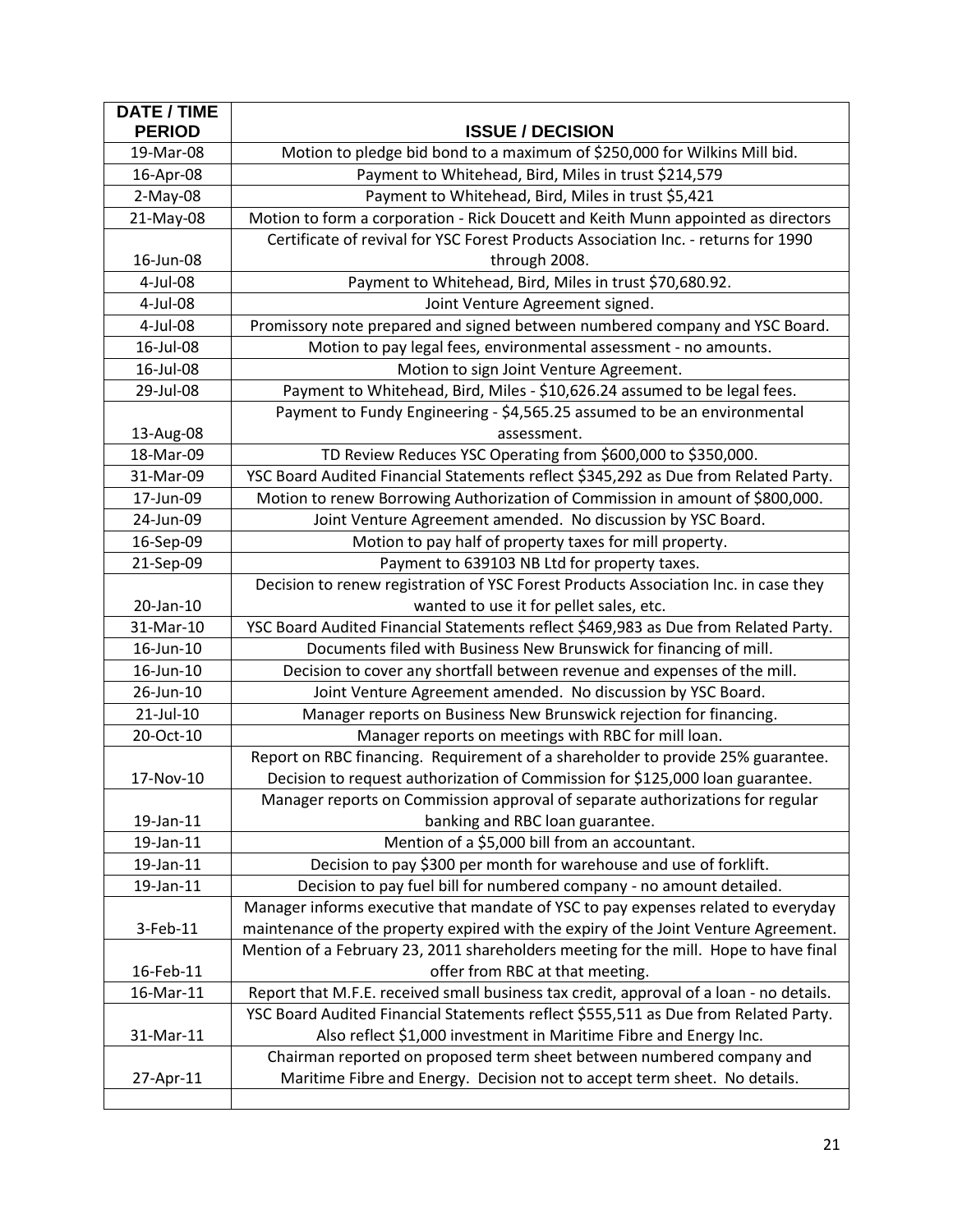| <b>DATE / TIME</b> |                                                                                                |
|--------------------|------------------------------------------------------------------------------------------------|
| <b>PERIOD</b>      | <b>ISSUE / DECISION</b>                                                                        |
| 22-Jun-11          | Proposal to distribute loader fees between YSC, MFE, and numbered company.                     |
| 20-Jul-11          | Update on chipping project in mill, Worksafe NB issues, trial scheduled for August 6,<br>2011. |
| 11-Aug-11          | Update on chipping trial, Worksafe NB issues to resolve.                                       |
| Sept. 2011 to      |                                                                                                |
| Feb. 2012          | No mention of mill in board minutes.                                                           |
| 21-Mar-12          | Mention of interest in the mill by un-named parties.                                           |
|                    | YSC Board Audited Financial Statements reflect \$624,190 as Due from Related Party.            |
| 31-Mar-12          | Also reflect \$1,000 investment in Maritime Fibre and Energy Inc.                              |
| 22-May-12          | Joint Venture Agreement amended                                                                |
|                    | Decision for YSC Board to pay up to \$6,000 per month for up to 6 months towards               |
| 23-May-12          | property taxes in arrears, pending agreement from MFE shareholders.                            |
| $1$ -Jun- $12$     | Joint Venture Agreement amended. No discussion by YSC Board.                                   |
|                    | Report on MFE shareholders meeting, appointment of directors for MFE and                       |
| 20-Jun-12          | discussion of releasing funds for start-up work.                                               |
|                    | Decision for YSC Board to "back" the RBC loan to MFE by \$250,000, followed up by an           |
| 18-Jul-12          | email September 27, 2012 from manager requesting adjustment in authorization by                |
|                    | Commission.                                                                                    |
| 19-Sep-12          | Report on work underway since July - expenditures of approximately \$60,000 to date.           |
| 17-Oct-12          | Credit Line for MFE established by Royal Bank of Canada.                                       |
| 25-Oct-12          | Security Agreement established - guarantee by YSC Forest Products Association Inc.             |
| $1-Dec-12$         | Joint Venture Agreement amended. No discussion by YSC Board.                                   |
| 16-Jan-13          | Update on mill work in minutes - no details.                                                   |
| 20-Feb-13          | Decision to accept log supply agreement between MFE and YSC Board, extension of                |
|                    | Joint Venture agreement.                                                                       |
| 21-Feb-13          | Joint Venture Agreement amended. Discussed previous day.                                       |
| 20-Mar-13          | Report of a manager, millwright and filer being hired for the mill.                            |
| 20-Mar-13          | Manager presents a report on the YSC Board financial exposure with the mill project.           |
|                    | YSC Board Audited Financial Statements reflect \$795,391 as Due from Related Party.            |
| 31-Mar-13          | Also reflect \$1,000 investment in Maritime Fibre and Energy Inc.                              |
|                    | Report on meeting with Business New Brunswick, concern over legality of Joint                  |
| 24-Apr-13          | Venture Agreement, if not Business New Brunswick would not be able to do a loan                |
|                    | with MFE.                                                                                      |
| 24-Apr-13          | Update on continuing work in the mill to prepare for a startup.                                |
| 22-May-13          | Decision by board to receive loan from Business New Brunswick on behalf of MFE.                |
| 19-Jun-13          | Report on meetings - no details. Startup date of July 15th established.                        |
|                    | Decision to increase bridge loan to guarantee the supply of logs up to a cap                   |
| 17-Jul-13          | established by log supply agreement.                                                           |
|                    | Reporting production is still below projections. Mechanical issues discussed. Cash             |
| 22-Aug-13          | flow issues.                                                                                   |
| 29-Aug-13          | Lease-to-own agreement signed between numbered company and MFE.                                |
| 9-Sep-13           | Joint Venture Agreement dissolved, signed by YSC Board manager.                                |
| 18-Sep-13          | Report on being close with planer, but not there yet.                                          |
| 18-Sep-13          | Business New Brunswick loan looks like it will finally happen, needs to be signed.             |
|                    |                                                                                                |